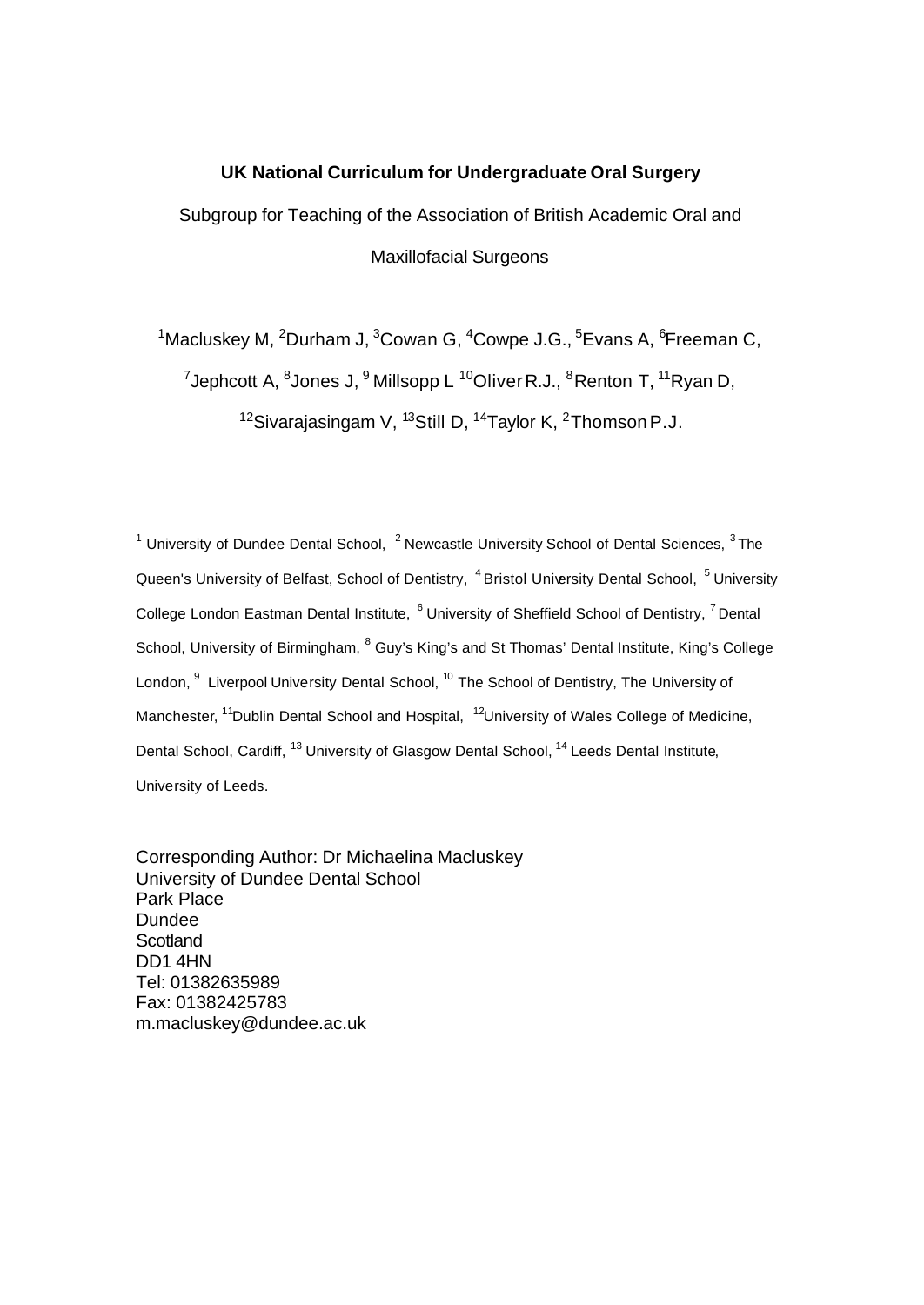#### **Abstract**

This paper describes a curriculum in oral surgery for undergraduate dental education in the United Kingdom prepared by the Education Subgroup of The British Academic Oral and Maxillofacial Surgeons (ABAOMS). This group is made up of representatives from each of the 13 UK Dental Schools, one Irish Dental School and one Post-graduate Institute. The document represents a group consensus of an undergraduate UK oral surgery curriculum that is founded on the frameworks outlined by the General Dental Council (GDC), the Quality Assurance Agency for Higher Education (QAA) and the Association for Dental Education in Europe (ADEE). Our curriculum document is more prescriptive than the information available in the afore mentioned documents. It is based on UK undergraduate oral surgery experience and thus attempts to set achievable core competencies and, in a few areas, challenges the available curriculum and related documentation.

**Key words**: curriculum design; curriculum/standards; core curriculum; objective assessment, oral surgery, exodontia.

#### **Word count**: 3,911

The Association of British Academic Oral and Maxillofacial Surgeons is dedicated to discussing research and issues affecting education and training within Oral and Maxillofacial Surgery. The association's membership includes clinical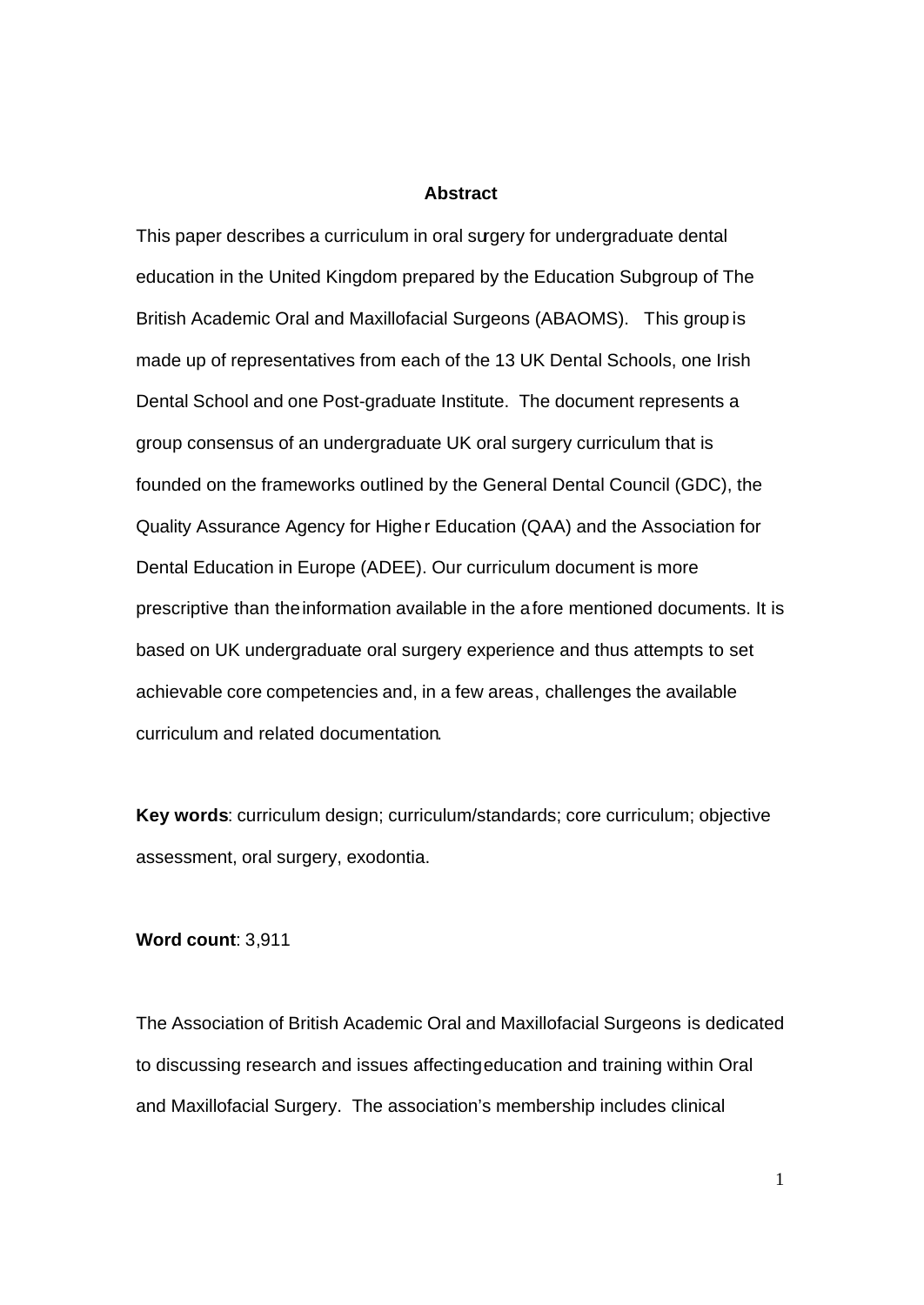academic and NHS staff active in the teaching of oral surgery.

www.abaoms.org.uk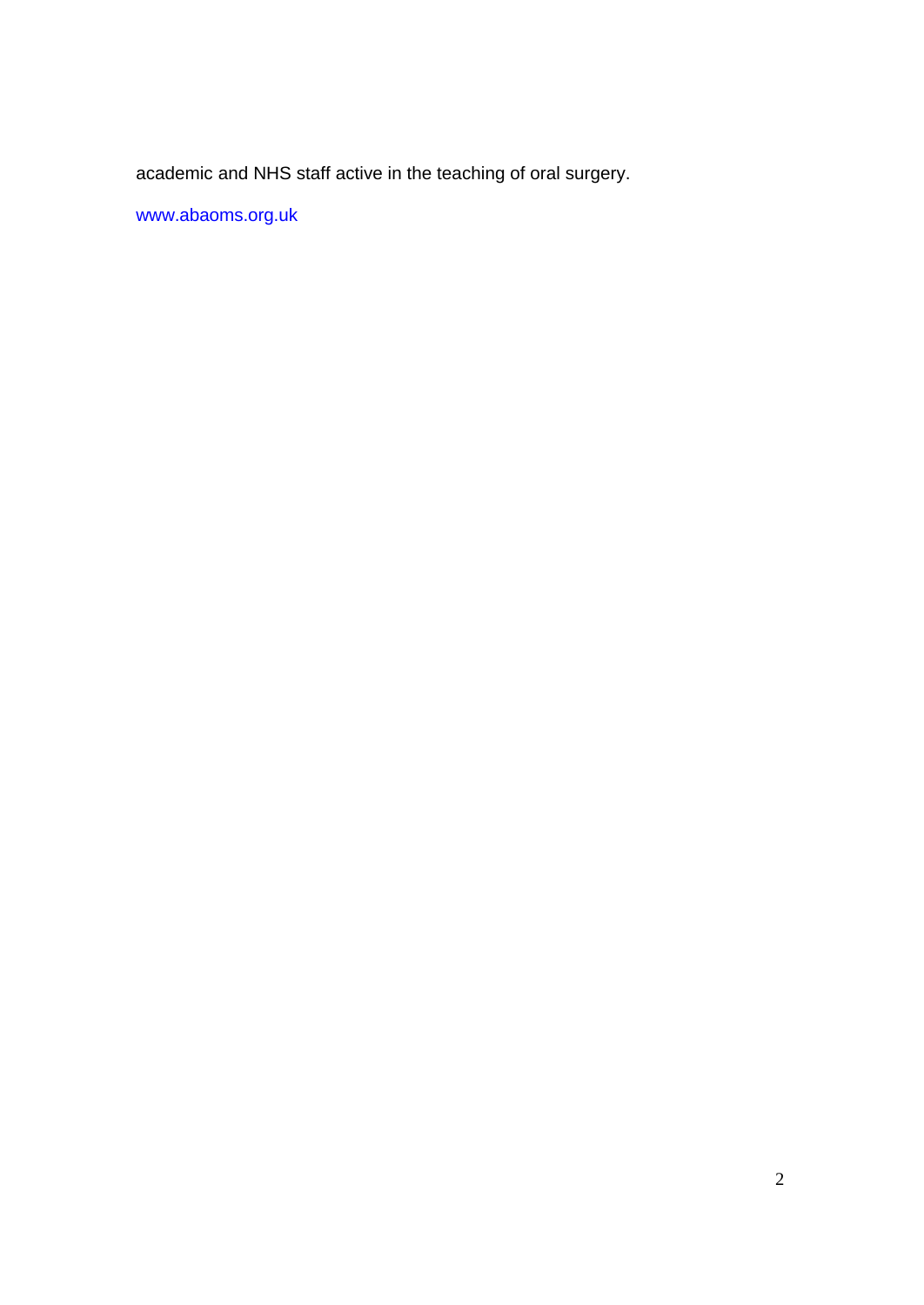## **Introduction**

#### **Existing Oral Surgery Curriculum Guidance**

There have been multiple dental undergraduate curricula and associated documents (1-8) produced over the last few years. Some have sought to address the whole curriculum under the auspices of a governing body or advisory association and others specialty delimited areas of the curriculum. All have had appropriate representation of academics in some form. The Association of British Academic Oral and Maxillofacial Surgeons (ABAOMS) decided that against this background and some disquiet over the ambiguity of some elements of the available guidelines and curricula to instigate a working group to develop a definitive UK curriculum in undergraduate oral and maxillofacial surgery. At the time of formation, this working group consisted of academics from each of the 13 UK dental schools, and one Irish dental school. In addition, the group had representation from the University of Central Lancashire and sought representation from the Peninsula Dental School. All members of the group are actively involved in the hands on teaching of undergraduates and have input on the varying types of Curricula and Examination committees at their respective schools.

The initiation of the oral and maxillofacial surgery curriculum started as a review of all other available curricula and other related guidelines, both specialty specific (8) and generic (5-7). The curriculum that has evolved has elements of all and is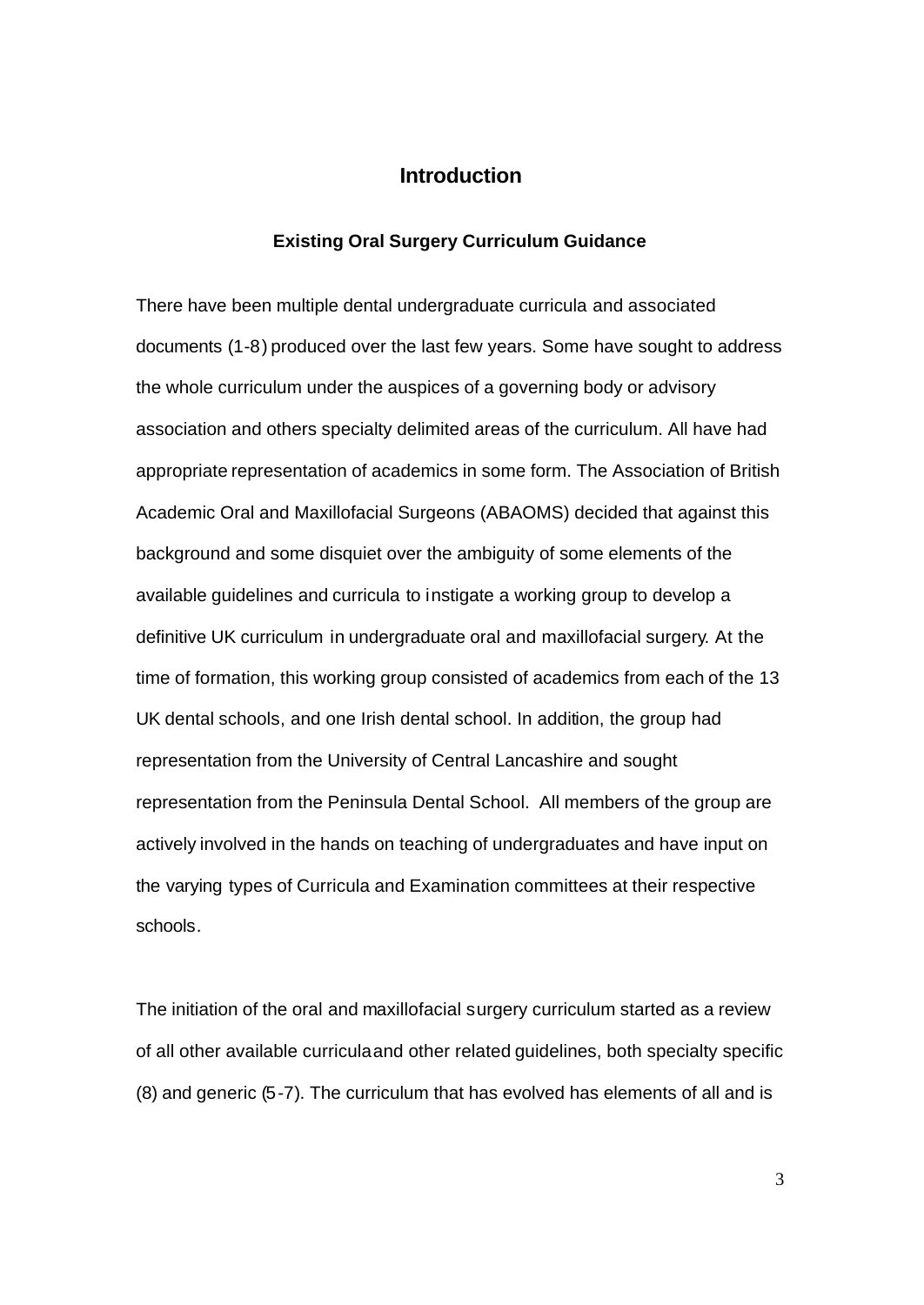cross-referenced to the three major curricula and/ or competency frameworks (5 - 7), the pertinent parts of which are contained in Tables 1 to 3. In addition, the move towards a common profile and competencies for the European Dentist (6) prompted our group to include Table 4 in recognition of this important development. The Profile and Competencies for the European dentist outlines major competencies and supporting competencies. All European dental schools will be expected to adhere to the 17 major competencies although supporting competencies will be subject to individual school variation. The proposed curriculum for undergraduate oral surgery has been approved by ABAOMS and it is our aim to establish this as our national curriculum for undergraduate oral surgery. It compliments the minimum requirements laid down in the GDC's First Five years documentation (5) which is essential for students training in the UK. It is recognized that there may be variations between curricula in dental schools across the European Union which would mean appropriate changes to this curriculum if it were in the future to be developed as a European-wide curriculum for undergraduate oral surgery.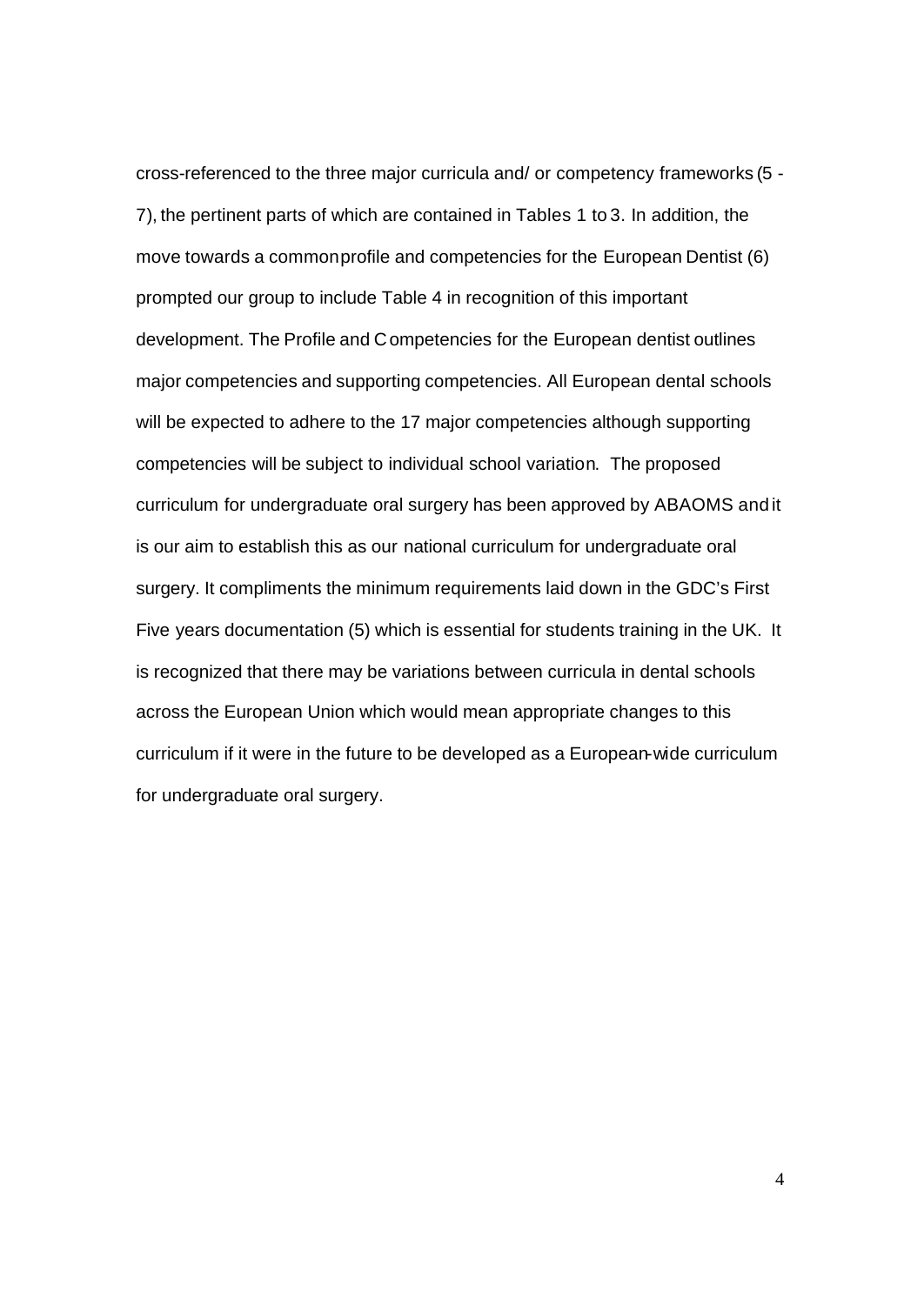#### **Outline of the Proposed Oral Surgery Curriculum**

This curriculum covers both the theoretical and clinical aspects of oral and maxillofacial surgery. The group recognises the essential requirement of the basic sciences in providing the foundations for successful surgery and emphasises their importance. In common with the General Dental Council we would insist on their vertical integration alongside clinical teaching wherever possible. Vertical integration is a key means of "linking theoretical ideas with practice" providing effective teaching (9) and moving students higher up the critical matrix of learning (10). Without it students can view the basic sciences as a collection of facts to be quickly superficially learnt and then as quickly forgotten.

The broad nature of oral and maxillofacial surgery means that it is very difficult to segregate it from allied disciplines such as oral medicine and pathology. Given this, within the following curriculum there is inevitably some overlap. It is not our intention to be prescriptive, or indeed set others' curriculum. We felt it appropriate however, to illustrate broad areas of crossover in which students could gain valuable experience whilst attending oral and maxillofacial surgery teaching. We feel if a disciplinary-limited view is engendered in our students by the curriculum, it may encourage superficial learning.

The proposed curriculum is defined in seven key areas, which cover both clinical and academic work: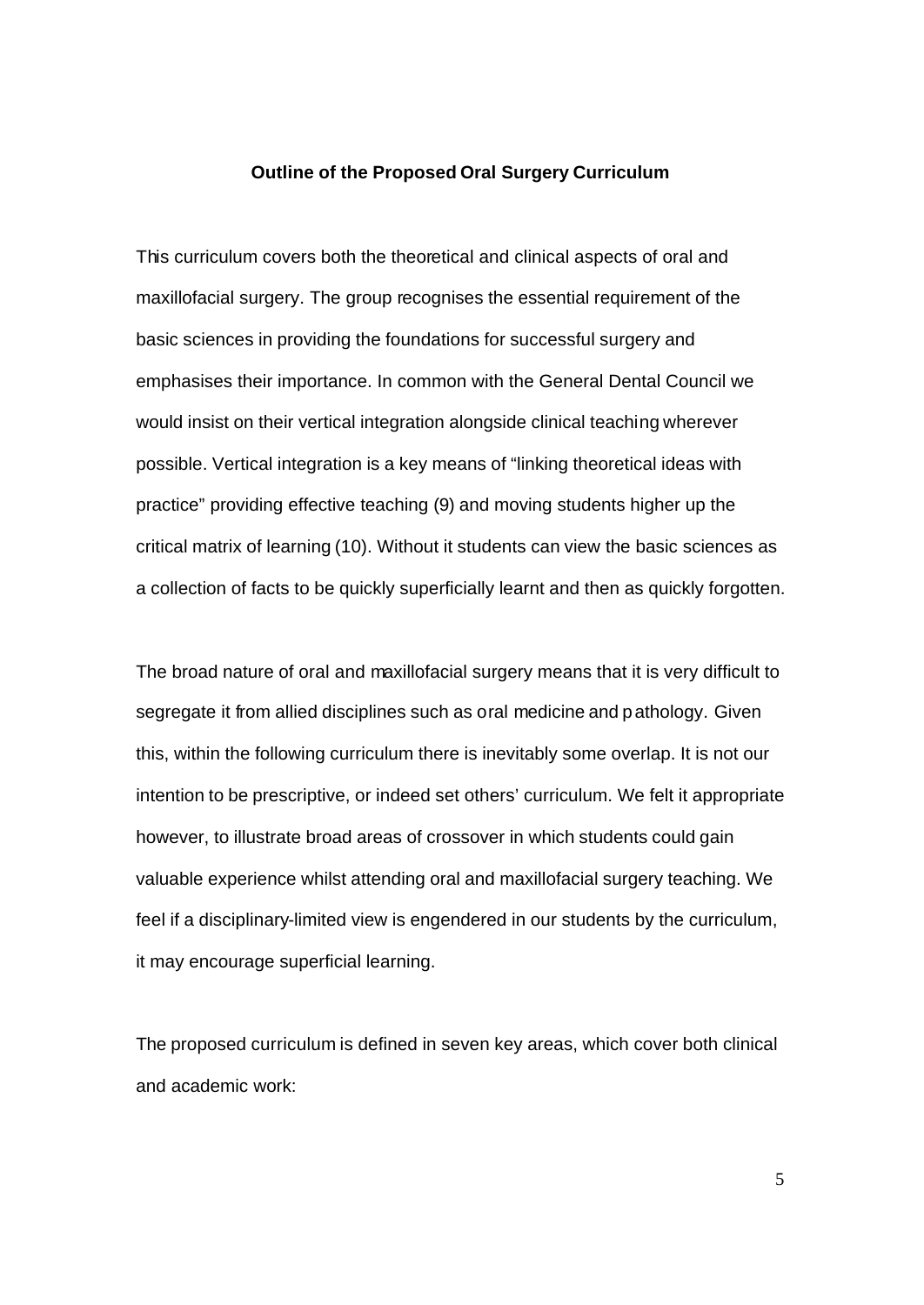- 1. Generic Competencies.
- 2. The Dentoalveolar System.
- 3. The Skeletal Structures.
- 4. The Oral Mucosa.
- 5. Disorders of the Face and Jaws.
- 6. Salivary Gland Disease.
- 7. Pain of Non-Odontogenic Origin

Each area is further broken down into its sub-components and the General Dental Council's terms and definitions have been used to outline the level of knowledge and ability required for each of these components. These are:

#### **Be competent at:**

Students should have a sound theoretical knowledge and understanding of the subject together with an adequate clinical experience to be able to resolve clinical problems encountered, independently, or without assistance.

#### **Have knowledge of:**

Students should have a sound theoretical knowledge of the subject, but need have only a limited clinical/practical experience.

# **Be familiar with:**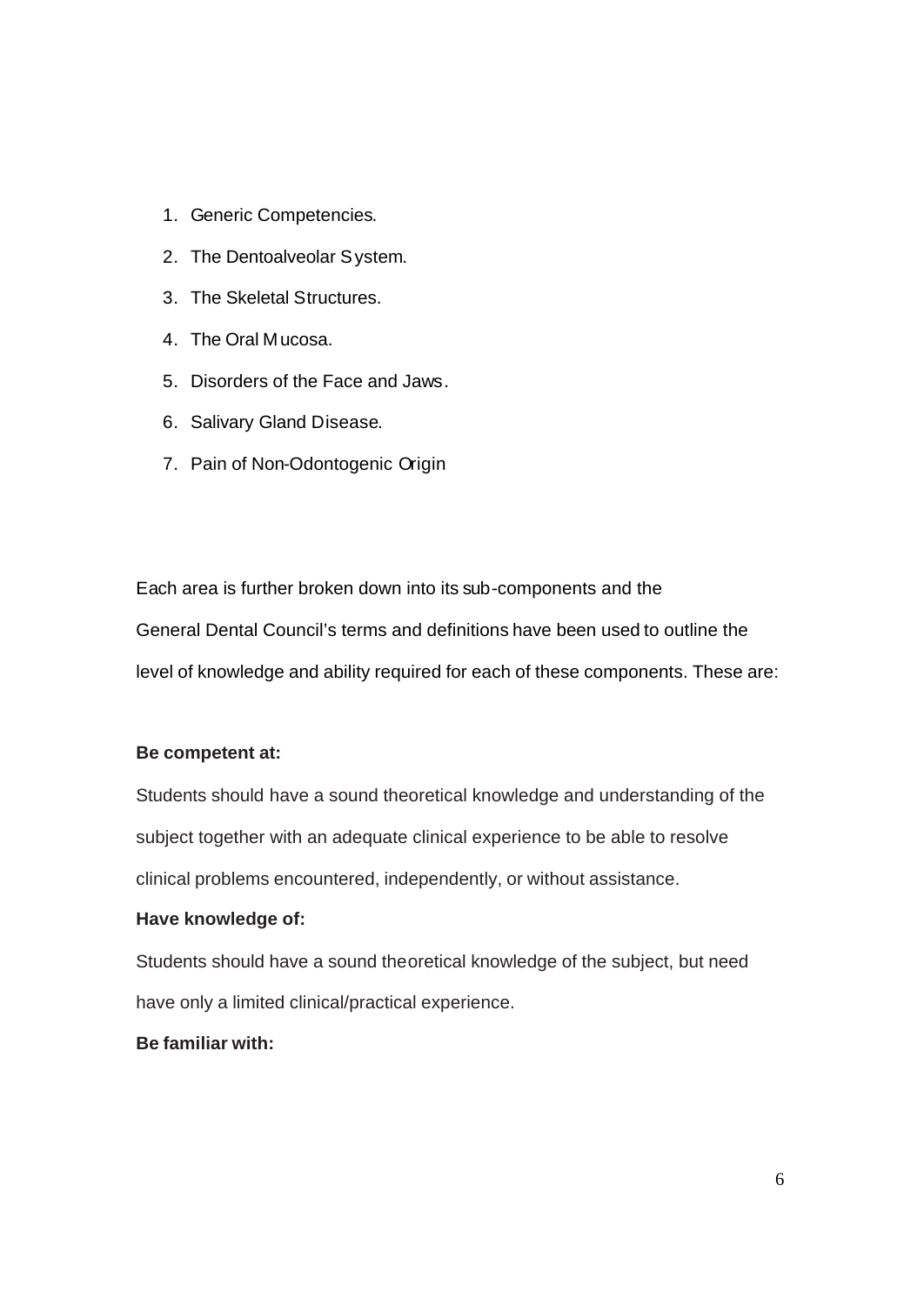Students should have a basic understanding of the subject, but need not have direct clinical experience or be expected to carry out procedures independently.

There are some obvious core generic clinical competencies that span all dental disciplines and would be expected from any dental graduate. These are outlined at the beginning of the curriculum for clarity. Each statement is cross-referenced to statement(s) contained in one of the Tables 1-4, which contain existing frameworks and guidance for UK and European curricula and competency frameworks.

#### **Assessment**

Recently, there has been an increasing drive towards competency based education and assessments in medical and dental training (6, 11). The General Dental Council has defined competency in terms of academic progress; another definition encompasses both academic and clinical expertise. Competency according to Chambers is a group of "skills essential to beginning the practice of dentistry and allied dental practice. Competencies combine appropriate supporting knowledge and professional attitudes, and they are performed reliably in natural settings without assistance"(12). The progression towards competency has been described in stages; from beginner (the unconscious incompetent), novice (the conscious incompetent), and the consciously competent individual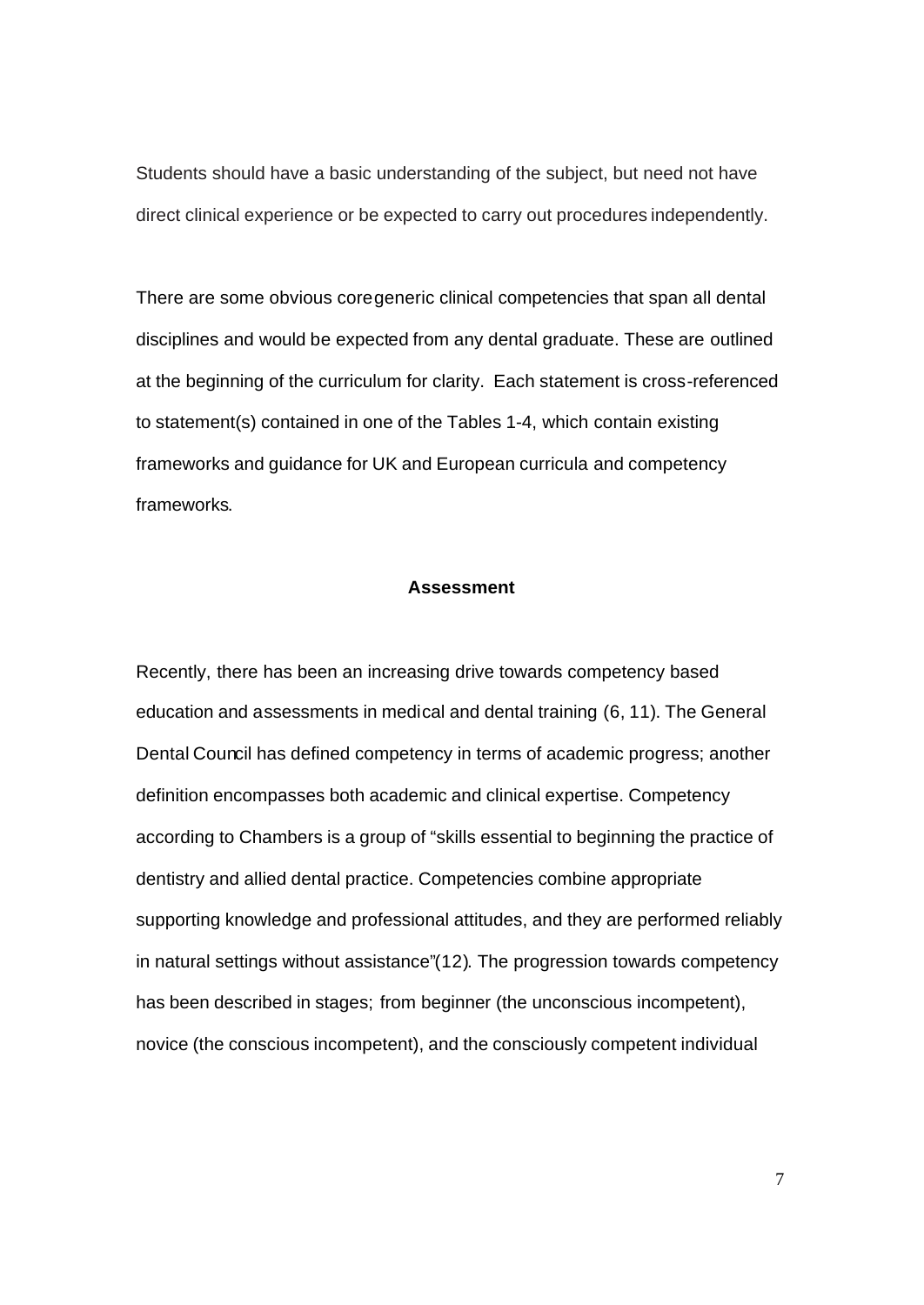(13). These stages must be supported by appropriate teaching modalities (clinical skill teaching).

Assessment is formative or summative. Formative assessment is the regular ongoing in-course evaluation of a student's progress whereas summative is a more comprehensive and in-depth examination of their progress up and to a point in time, usually the end of a module, semester or term. In either form it "drives learning" (9). Formative assessment and feedback should be viewed as disparate entities. Feedback should be used alongside formative assessment in a neutral non-judgemental way to help the student reflect on their performance (14). It is essential alongside the student's reflection to help identify the areas for improvement (15). There should be a mechanism by which the student can reflect and the tutor can provide feedback on their performance prior to any grades being awarded. Formative assessment and feedback can be used to help the student reach a point where he/she is happy to undergo summative assessment of their skills and knowledge. Longitudinal examination of these formative episodes can also provide helpful information for student and teacher.

Summative assessment must address both the clinical and academic knowledge bases. Written assessments in various forms including modified essay questions (MEQ), extended matching items (EMI), problem based learning (PBL) are all appropriate for the testing of academic knowledge and to a certain degree clinical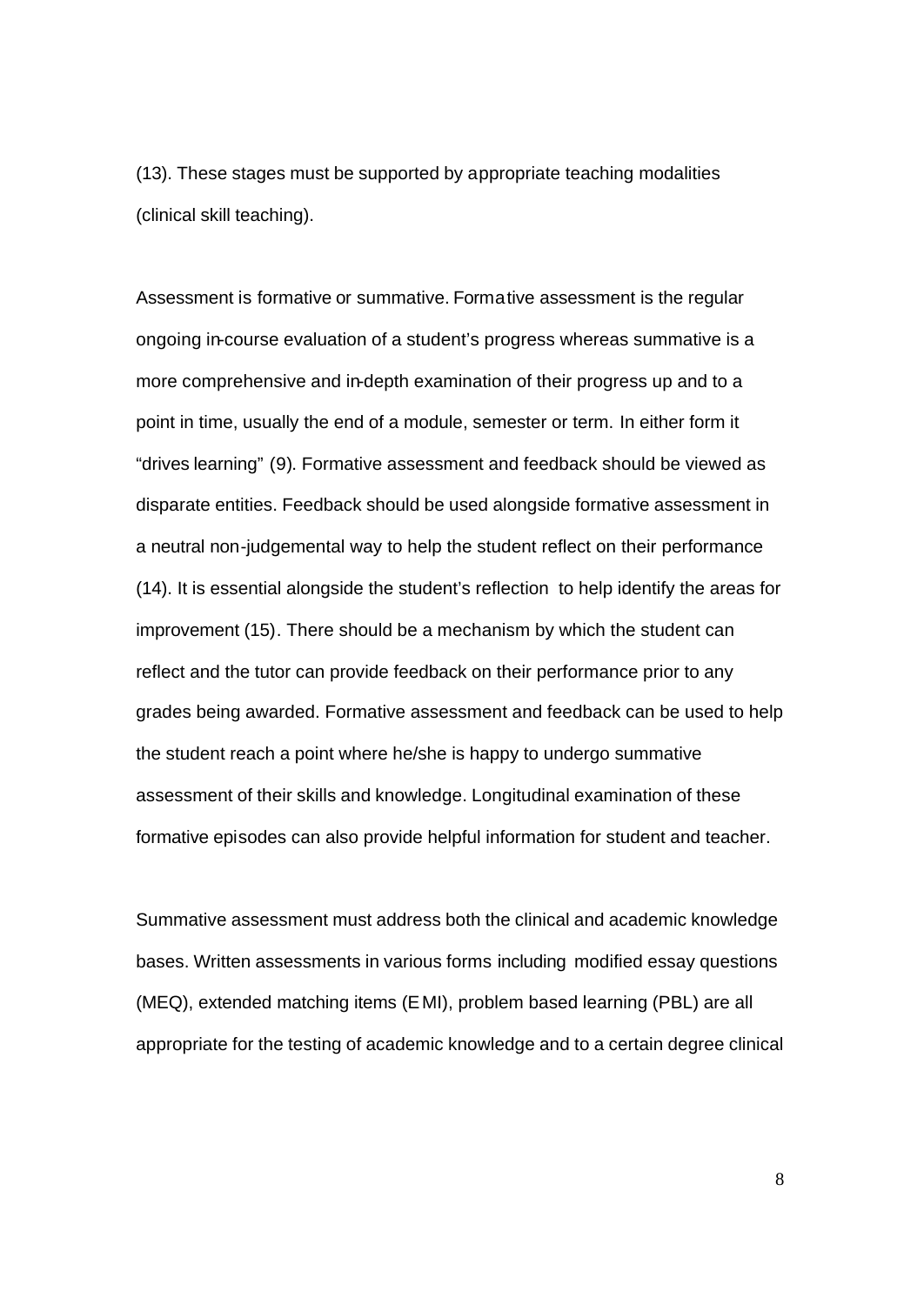knowledge. However, the testing of clinical competence can become somewhat subjective for a professional examination.

The assessment of clinical competence has been described as a pyramid (16) (Figure 1), the base of which is the demonstration of knowledge of a particular procedure and its pinnacle the ability to perform that procedure. Within dentistry we have to assess all levels of this pyramid and many of the levels have assessments suited to the task (Figure 1). Unfortunately, there is still debate within the literature over how best to assess the pinnacle, "the ability to do", within the clinical setting (17). The marginal consensus is to utilize objective checklists (18). Despite there being ongoing debate we would suggest that these are utilized until new evidence suggests otherwise, to this end we have made some available on the Association's website (www.abaoms.org.uk). This type of in-course test will help assess students in specific skills. We would also advocate the use of appropriately constructed Objective Structured Clinical Exams (OSCE), alongside trained examiners to fully examine the individual's clinical competence.

A review of UK dental school practice prior to commencing this curriculum development established that the majority of our schools are undertaking both formative and summative assessments of core clinical skills e.g, exodontia (10/13) and surgical exodontia (9/13). However, there is significant variation in the format and delivery of oral surgery courses with block teaching in some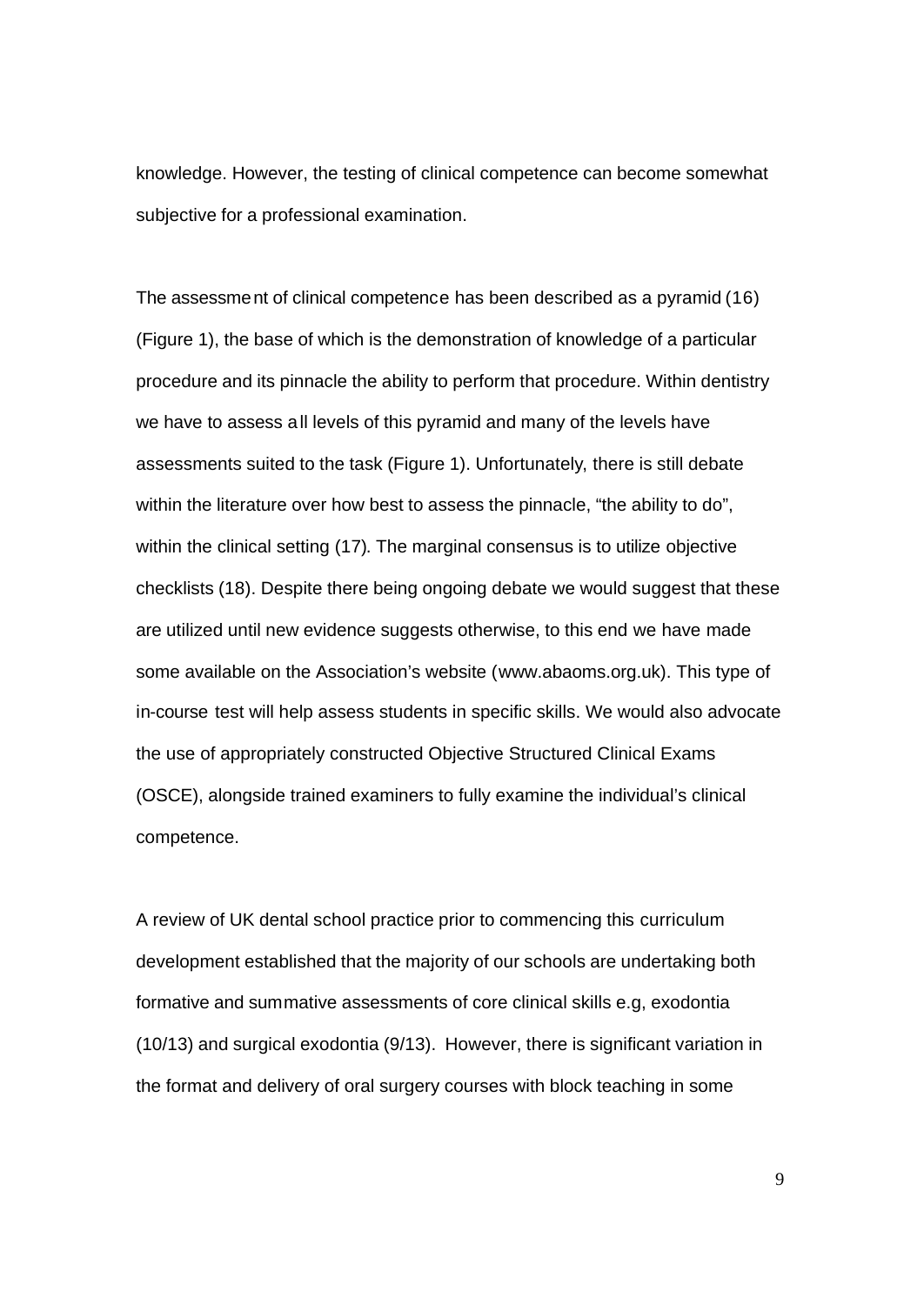schools whereas others have adopted a more longitudinal teaching. Nearly all schools deliver oral surgery as part of an integrated oral diseases course. There is huge variation in the case mix at each institution making standardization of the undergraduate experience difficult. This is compounded by increasing pressure to enroll more students. Outreach teaching, in the later years of the course, has many advantages but has taken the students out of the specialist environment of a Dental School and has therefore had a deleterious impact upon the students' exposure to minor oral surgery. The majority of our departments are staffed by a very small number of dedicated individuals who manage to balance their clinical and on call commitments, often at multiple sites, with their teaching and research responsibilities. In addition, the balance of the group is top heavy with many senior academics who are expected to retire within the next five years. Already some units are having problems recruiting new staff to fill vacated posts. This maybe because academic oral surgery is not viewed as an attractive career option due to the pressures of the post and in some instance uncertainty about training programmes and the career structure within the UK. Despite all of the above our group is dedicated to working towards a universal standard of teaching and assessment to guarantee optimal undergraduate experience of oral & maxillofacial surgery in the UK. To this end our group is working to unify the competencies that UK undergraduates undertake and the manner in which they undertake them. This will allow: a) a more consistent and comparable undergraduate experience in the U.K.; and b) pooling of data to allow greater understanding of the competency process.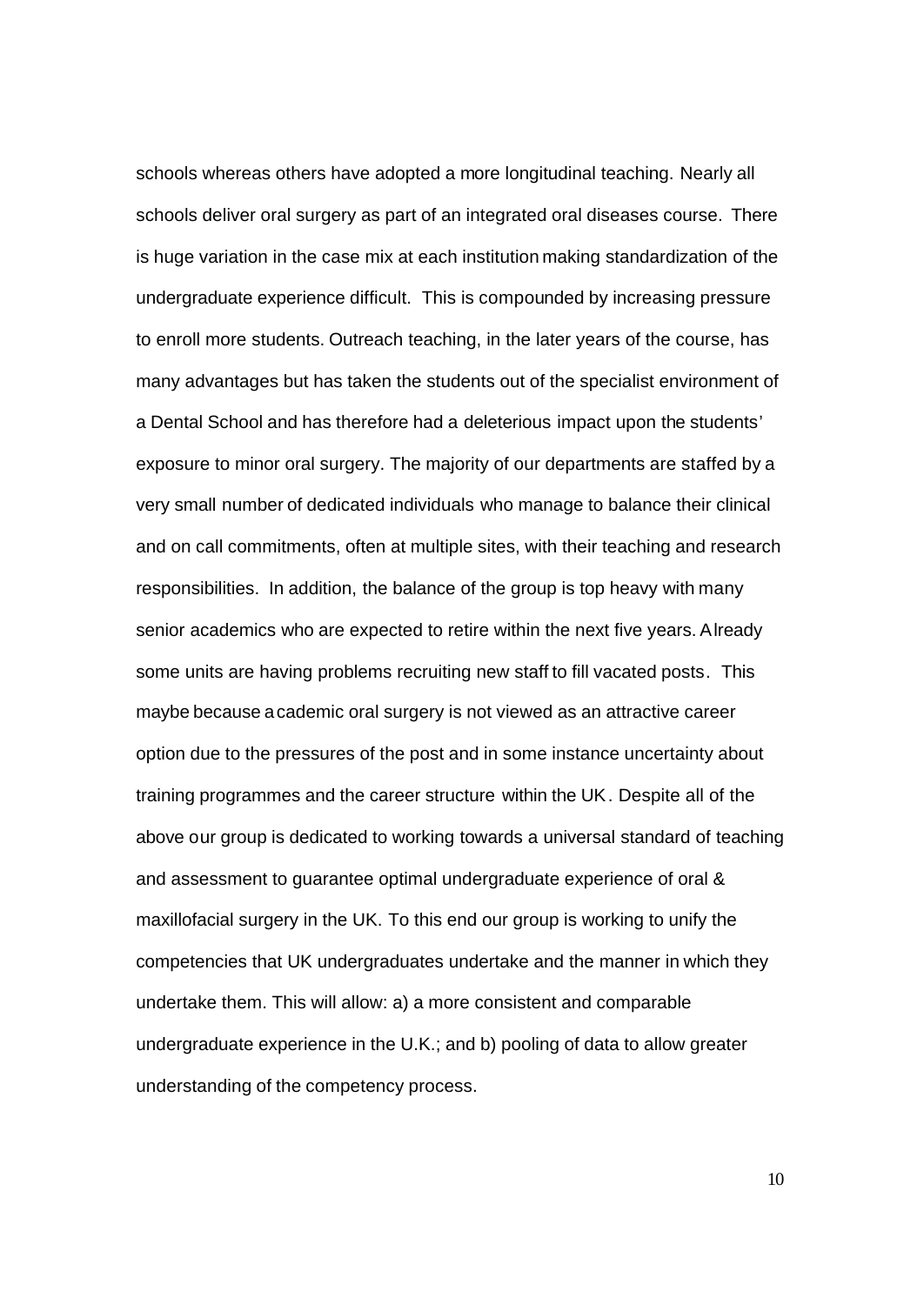# **Proposed Curriculum**

Each statement is cross referenced to Tables 1-4 containing statements related to the oral surgery undergraduate curriculum outlined by the GDC' First Five Years (5), the QAA benchmarks (6) and the DentEd Project, profile and competencies for the European dentist (7).

# **1 Generic Competencies**

- 1·1 Patient examination and diagnosis.
- 1·2 Treatment planning and patient management.
- 1·3 Medical emergencies and dental trauma.
- 1·4 Anxiety and pain control, anaesthesia, and sedation.
- 1·5 Therapeutic management disease of the head and neck.

## **1·1** *Patient examination and diagnosis*

### *Be competent in:*

- 1. obtaining, assessing and recording a medical, dental, family, and social history. *(34, 37,39, 41, 42, 43, 61,62)*
- 2. performing a clinical examination of the clothed patient that encompasses facial, intra-oral, head and neck, general (vital signs, e.g. pulse, temperature, respiratory rate,  $O<sub>2</sub>$  saturations, BP) and behavioural aspects of a patient*.(44,45,63,65)*
- 3. prescribing, justifying and performing intra- and extra-oral radiographic examination appropriate for the diagnostic needs of the patient*.(23)*
- 4. assessing intra- and extra-oral radiographs. *(67)*

## *Have knowledge of:*

- 5. facial and dental growth and development. *(29,30,71)*
- 6. the symptoms associated with temporomandibular disorders.(77)

# *Be familiar with:*

- 7. the clinical features associated with oral mucosal diseases*.(2, 12, 14, 47, 74)*
- 8. developmental abnormalities.(30)
- 9. conditions which may require referral to a specialist*.(28,35,47,97)*
- 10. facial pain of non-odontogenic origin. *(2,45,47,76,97)*

# **1·2** *Treatment planning and patient management*

## *Be competent in:*

- 1. developing treatment plans to a level appropriate for general dental practice*.(24-28,34,37,40,43,44,53,61,62,65,66)*
- 2. obtaining valid consent*.(72)*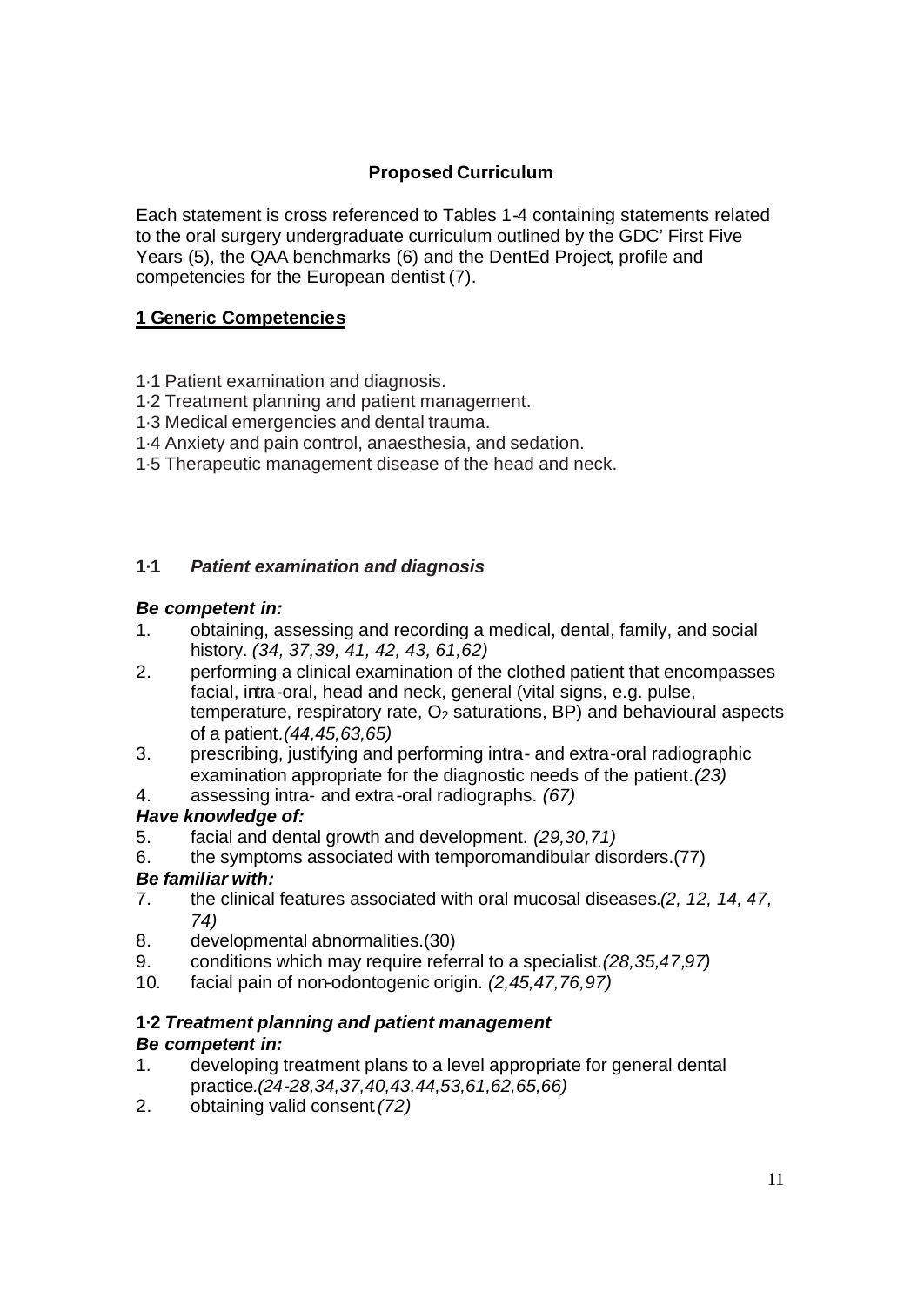3. liaise with other healthcare professionals either verbally or in written form. *(35, 37,47, 58)*

# **1·3 Medical emergencies and dental trauma**

# *Be competent in:*

1. assessing the patient and providing basic and effective life support. *(78,102,103)* in situations such as defined by the GDC (19)

## *Have knowledge of:*

2. the management of oral injuries and be able either to manage such injuries or refer appropriately. *(91,104,105)*

# **1·4 Anxiety, pain control, sedation and anaesthesia**

# *Be competent in:*

- 1. recognising common signs and symptoms of pain and anxiety.*(5, 6,45,63)*
- 2 . the assessment and obtaining valid consent for patients prior to undergoing conscious sedation and general anaesthesia. *(72)*
- 3. the administration of suitable local analgesia for pain management in patients, and recognise and manage complications relating to its use*.(7,46,96)*

# *Have knowledge of:*

- 4. the assessment and management of anxiety in patients using behavioural techniques, and when appropriate, with conscious sedation techniques. *(8,50,79, 98)*
- 5. the prevention, recognition and effective management of complications relating to the use of conscious sedation*.(8,79,80)*
- 6. the pharmacology, selection and prescription of drugs for the relief of pain and anxiety*.(99)*

### **1·5 Therapeutic management of disease of the head and neck** *Be competent in:*

1. prescribing prophylactic drugs in relation to current national guidelines, e.g. antibiotics, steroids, *(13,31,39, 42,49,73)*

# *Have knowledge of:*

3. the management of bacterial, viral and fungal infections of the oral tissues. *(4,17, 22,87)*

# *Be familiar with:*

- 4. systemic conditions and associated treatments and their effect on oral health*.(31,39,73)*
- 5. potential drug interactions which may occur between prescribed medications *(22)*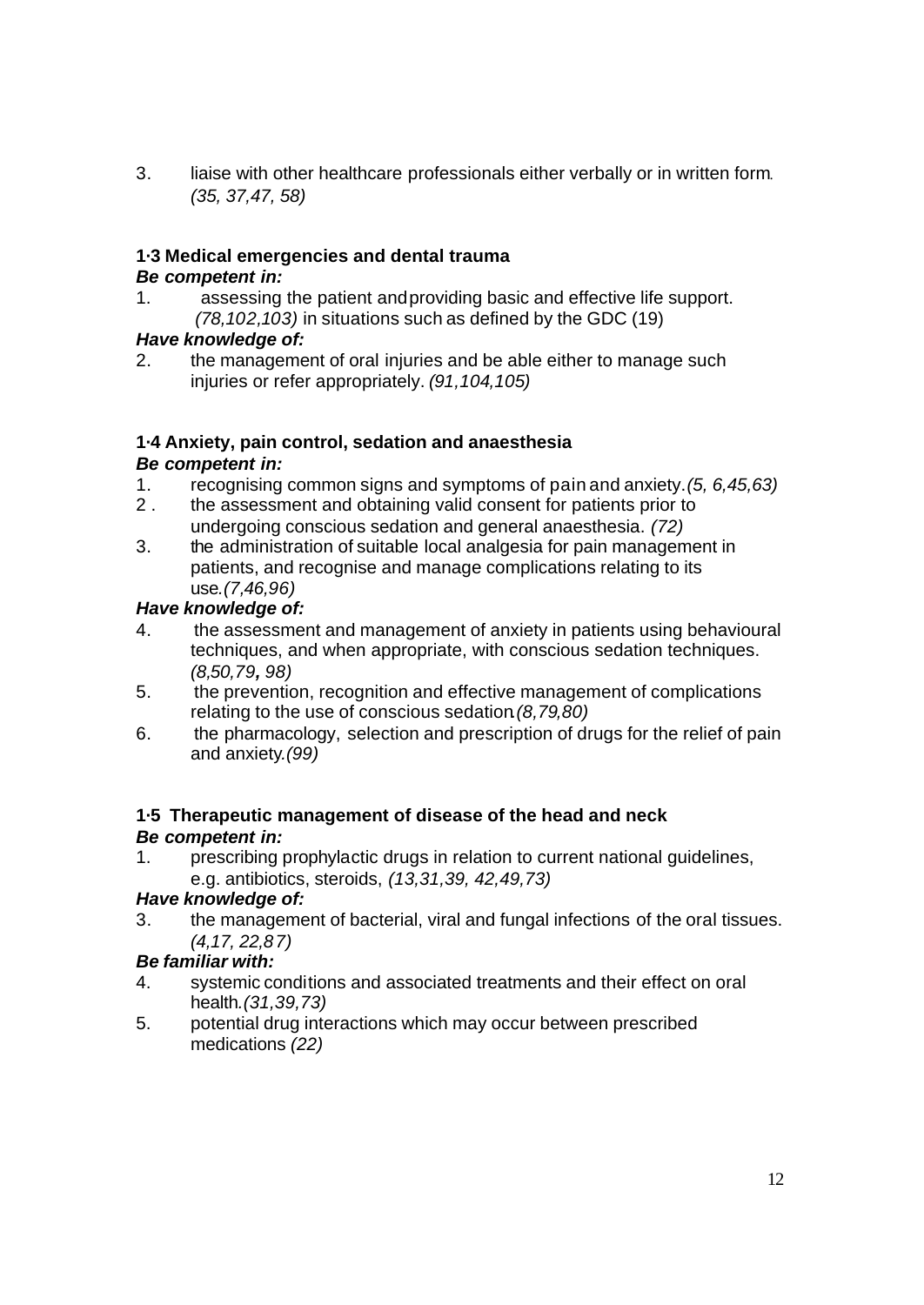# **2 The Dentoalveolar System:**

# *Be competent to:*

- 2.1 extract erupted teeth *(1,15,21,90)*
- 2.2 remove simple erupted roots with forceps/elevators *(1,15,92)*
- 2.3 assess and perform surgical management for a failed exodontia by conventional techniques e.g failed extraction of a lower second molar fracturing off the crown necessitating raising a mucoperiosteal flap, bone removal +/- tooth sectioning to facilitate elevation of the roots and wound closure by suturing using appropriate suture materials *(49,92)*
- 2.4 diagnose and manage pericoronitis *(14,17)*
- 2.5 suture the soft tissues to facilitate healing by primary intention and for the management of haemorrhage *(94)*
- 2.6 manage an elective surgical case e.g. the removal of a retained root requiring the raising of a mucoperisoteal flap and bone removal to allow elevation of the root and then wound closure*.(15,72,92)*
- 2.7 recognise the need for a surgical extraction *(21,28,35)*

# *Have knowledge of:*

- 2.8 the management and prevention of the common peri-operative and postoperative complications of extraction and surgical dentistry e.g. fracturing the tuberosity whilst extracting an upper lone standing second molar *(50,94)*
- 2.9 local and systemic factors complicating extraction *(50)*
- 2.10 the diagnosis and management a dry socket *(50,87)*
- 2.11 the local management of non-airway threatening acute infection presenting intra -orally e.g. incision and drainage of an isolated fluctuant swelling and appropriate conservative or non-conservative management of the offending tooth *(2,12,17,40,87)* limited experience of intra-oral drainage.
- 2.12 the management of cellulitis secondary to odontogenic infection including appropriate referral for potentially airway compromising infection *(2,17,28,32,35,50,87)*
- 2.13 the management of oro-antral communications including simple measures that can be instigated whilst awaiting referral for surgical management *(94)*
- 2.14 the management of teeth or tooth fragments displaced into the maxillary antrum *(94)*
- 2.15 surgical endodontics *(21,28,35,36,81)*
- 2.16 the management of trauma to the alveolus *(91,104)*

# *Be familiar with:*

- 2.17 the indications for, investigation of and the management of impacted teeth, supernumeries and odontomes and be able to counsel patients on the complications associated with such management and to referral to an appropriate specialist *(92)*
- 2.18 hard tissue preprosthetic surgery *(93)*
- 2.19 implantology *(95)*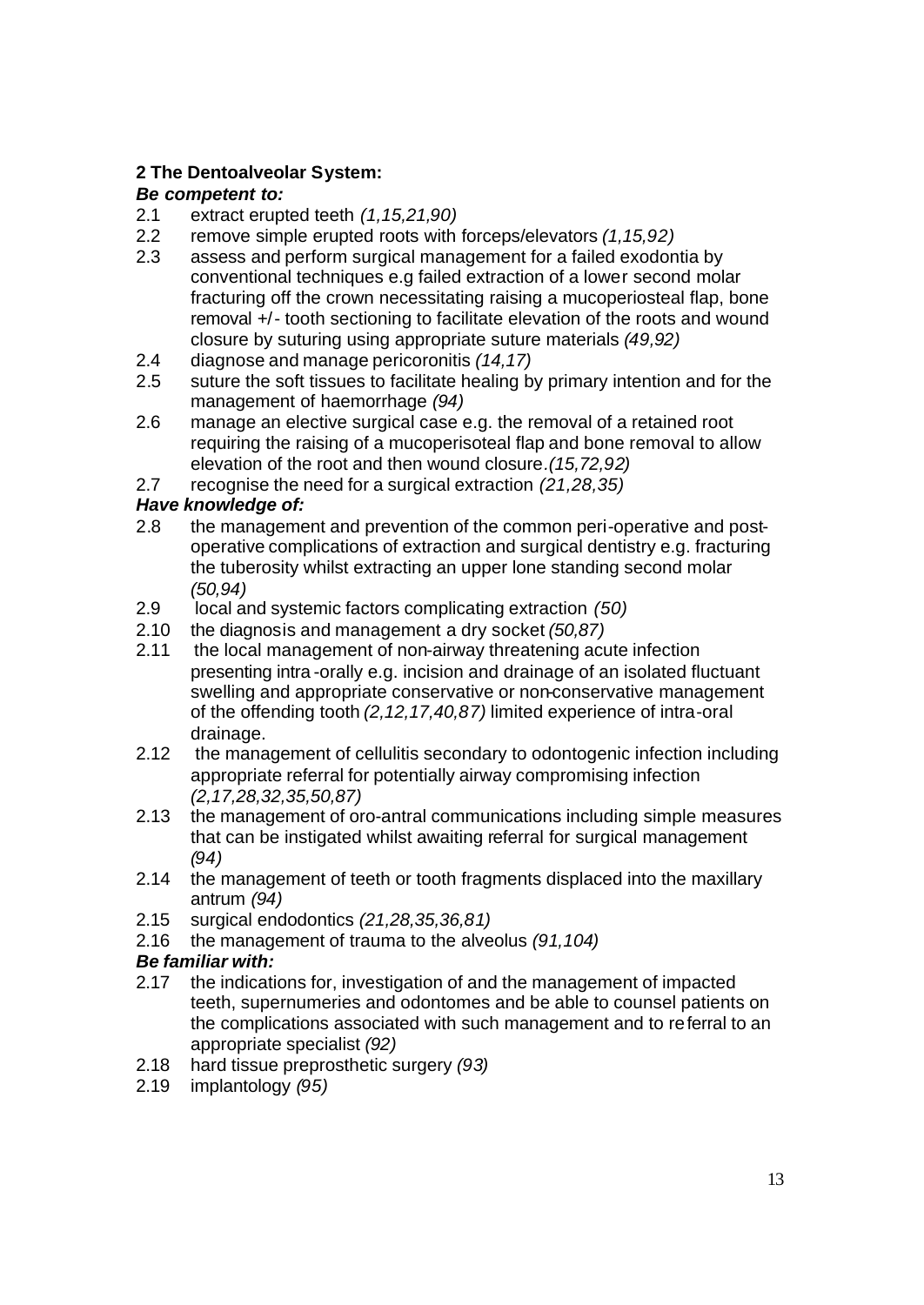# **3 The Skeletal Structures:**

**Have knowledgeable of** the presentation, investigation and management of:

- 3.1. fractures of the facial skeleton *(19,29,44,49,57,58,75)*
- 3.2. disorders of the temporomandibular complex *(2,47,58 77)*

# *Be familiar with:*

- 3.3 the assessment of facial morphology and the role of the surgical management of abnormalities e.g. clefts, skeletal disharmony, syndromes *(20,31,32,35,44,55,71)*
- 3.4 systemic conditions that may manifest in the craniofacial skeleton *(31,35, 56,65,71,73)*

# **4 The oral mucosa:**

# *Be competent to:*

4.1. recognise the clinical features of potentially malignant and malignant lesions and refer to a relevant specialist in an appropriate time frame*(3,4,18,28,34,35,37,47,49,55,57,64,74)*

## *Have knowledge of:*

- 4.2 the aetiological factors associated with malignancy and be able to counsel patients on cancer prevention including smoking cessation *(3,32,38,39,40,89)*
- 4.3 the indications for and various techniques of biopsy: incisional; excisional; fine needle aspiration and cytology *(67,85)*

## *Be familiar with* **the presentation, investigation, interpretation of pathology reports and principles of management of***:*

*(2,4,11,12,14,22,23,24,32,,38,40,42,50,84,86,87,88)*

- 4.4 benign mucosal conditions
- 4.5 vesicullobullous conditions
- 4.6 bacterial, fungal and viral infections condition of the oral mucosa
- 4.7 ulcerative conditions of the oral mucosa
- 4.8 granulomatous conditions of the oral mucosa
- 4.9 dermatological conditions affecting the oral mucosa
- 4.10 gingival enlargement
- 4.11 soft tissue preprosthetic surgery

## **5 Disorders of the Face and Jaws:**

*(1-4, 11,12,23,27,28,35,40,43,44,49,55,57,58,67,71,93,)* **Be familiar with the presentation, investigation and principles of management of:**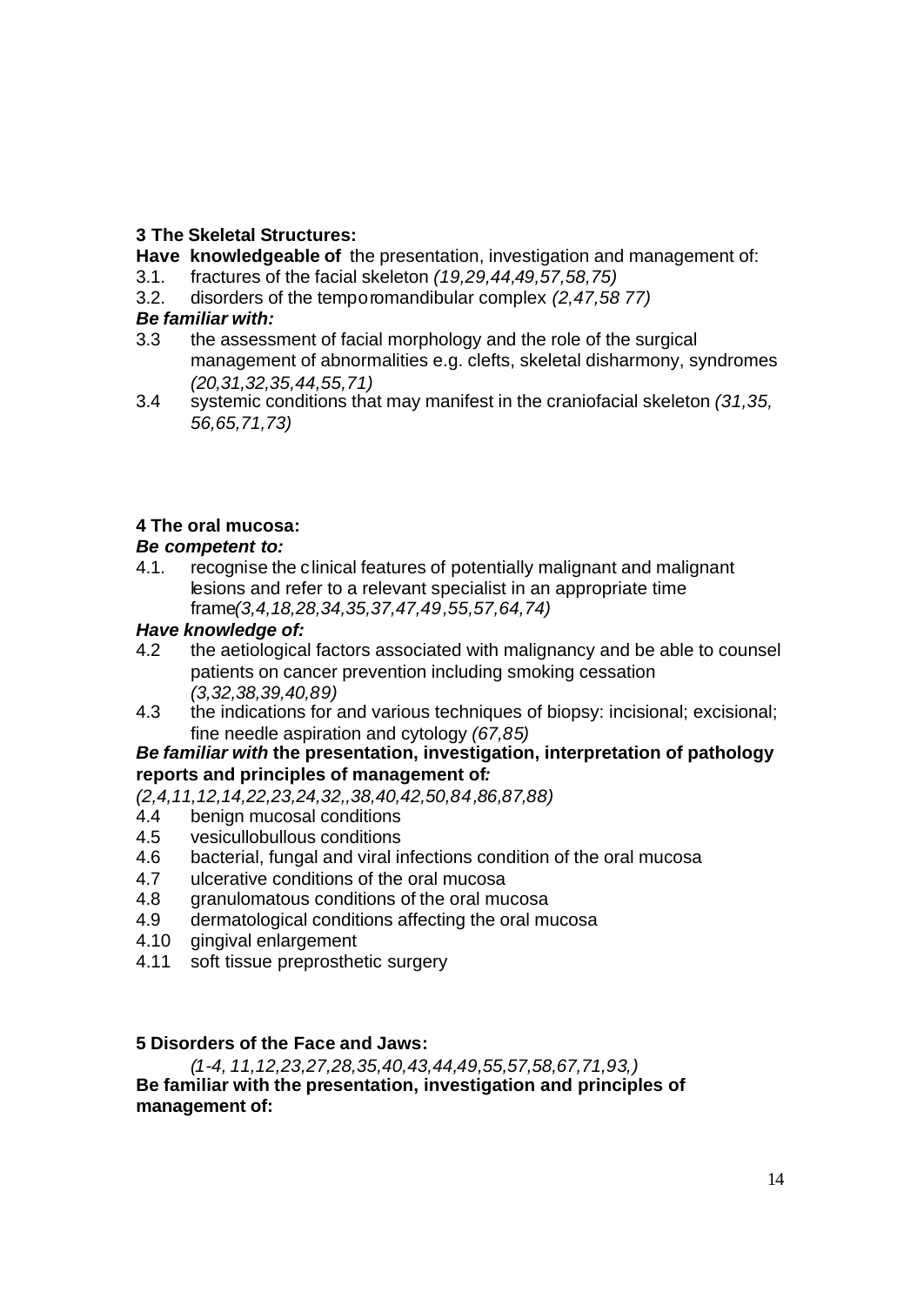- 5.1 odontogenic and non-odontogenic cysts
- 5.2 inflammatory bone conditions including osteomyelitis, bisphosphonate associated osteochemonecrosis and osteoradionecrosis
- 5.3 osseodysplasias
- 5.4 osteomas and tori
- 5.5 primary or metastatic malignant bone disease
- 5.6 giant cell lesions
- 5.7 other abnormalities of the jaws that may present on radiographic examination

## **6 Salivary Gland Disease:**

### *(1-4,11,12, 17, 23, 32, 35, 47, 49, 69,84)*

#### **Be familiar with the presentation, investigation and principles of management of:**

- 6.1 disorders of salivation e.g. xerostomia
- 6.2 infective salivary gland conditions
- 6.3 obstructive salivary gland conditions
- 6.4 salivary gland cysts
- 6.5 non-infective salivary gland enlargement
- 6.6 benign and malignant salivary tumours

### **7 Pain of Non-Odontogenic Origin:**

*(2,5,22,23,28,35,45,47,50,58,49,97)*

## *Be competent to:*

7.1 differentiate between pain of odontogenic and non-odontogenic origin

# **Be familiar with:**

7.2 the presentation, investigation, principles of management and appropriate referral of pain of non-odontogenic origin e.g.:

neuralgia atypical facial pain migrainous conditions temporal giant cell arteritis burning mouth syndrome psychogenic pain

- 7.3 iatrogenic causes of pain and the principles of surgical management of such conditions
- 7.4 drugs that can be prescribed to manage acute oral and maxillofacial pain.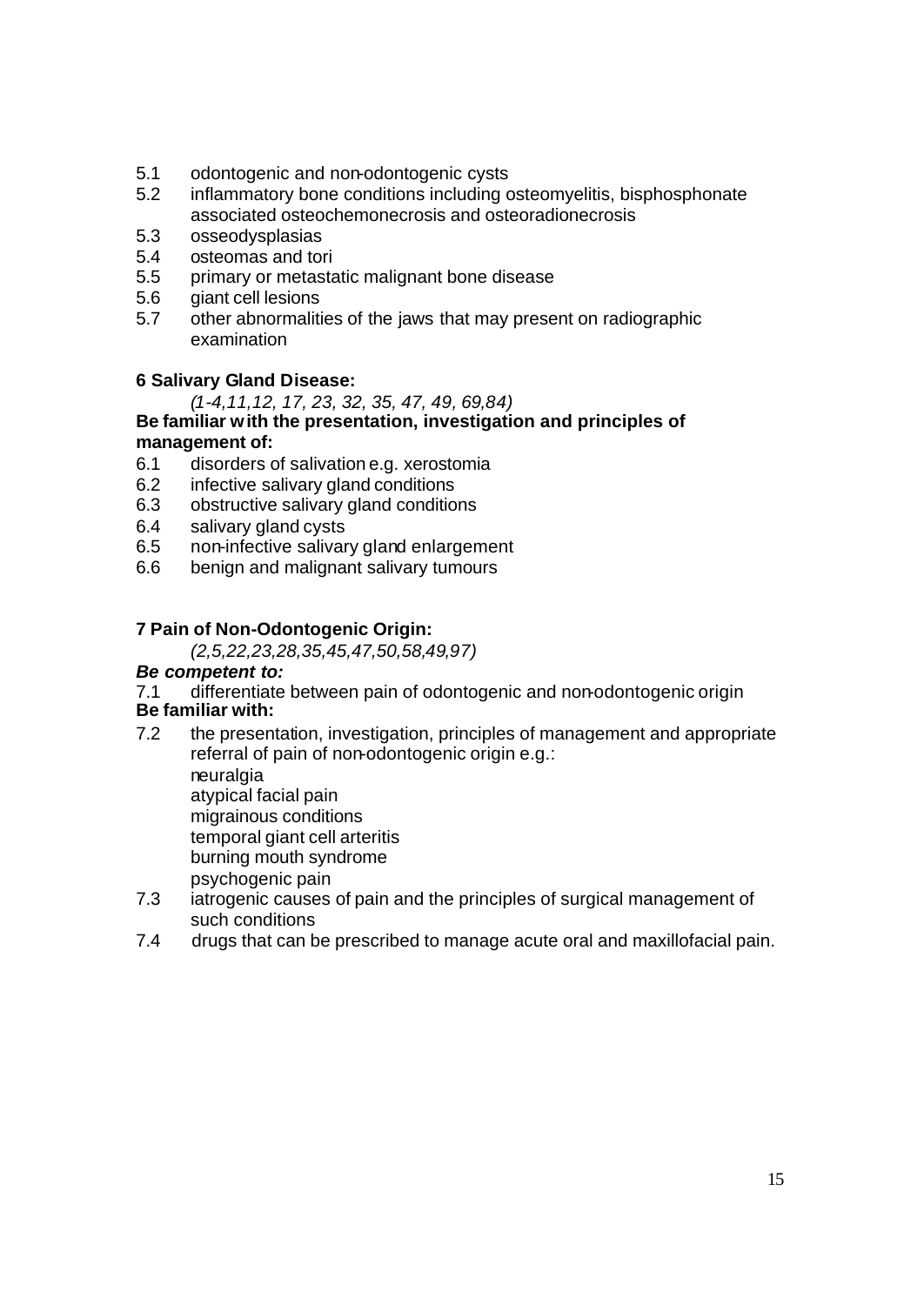#### **Discussion**

The outlined curriculum is a prescriptive document but has deliberately avoided giving quantitative targets for numbers of procedures to achieve the competencies outlined. Most schools continue to set minimum requirements that act as targets that students are expected to attain, however, the use of assessments of competence help identify students that require closer supervision and support (20). Indeed a recent study examining students' perceived barriers to undertaking assessments of competence in dentistry found the greatest barrier to be lack of case material both on which to practice and to undertake the assessment (21). This coupled to the recent finding that there is no obvious "required minimum number" of clinical experiences for the achievement of competence in oral surgery (22) would suggest that setting quantitative targets would be counter productive and could waste valuable clinical material. This move away from minimum quantitative targets to competency in the UK would parallel changes in the American pre-doctoral education system (23).

Arguably the most difficult competency to deliver is surgical exodontia, and this is where the above outlined curriculum differs from the available frameworks. As a group we found marked inter-institutional variation in the delivery of surgical exodontia leading to, in some cases, low levels of exposure for students. This lack of exposure has led some vocational trainees and their trainers to report reluctance to undertake surgical exodontia in practice (24). This dilution of exposure to surgical exodontia will become further compounded by the recent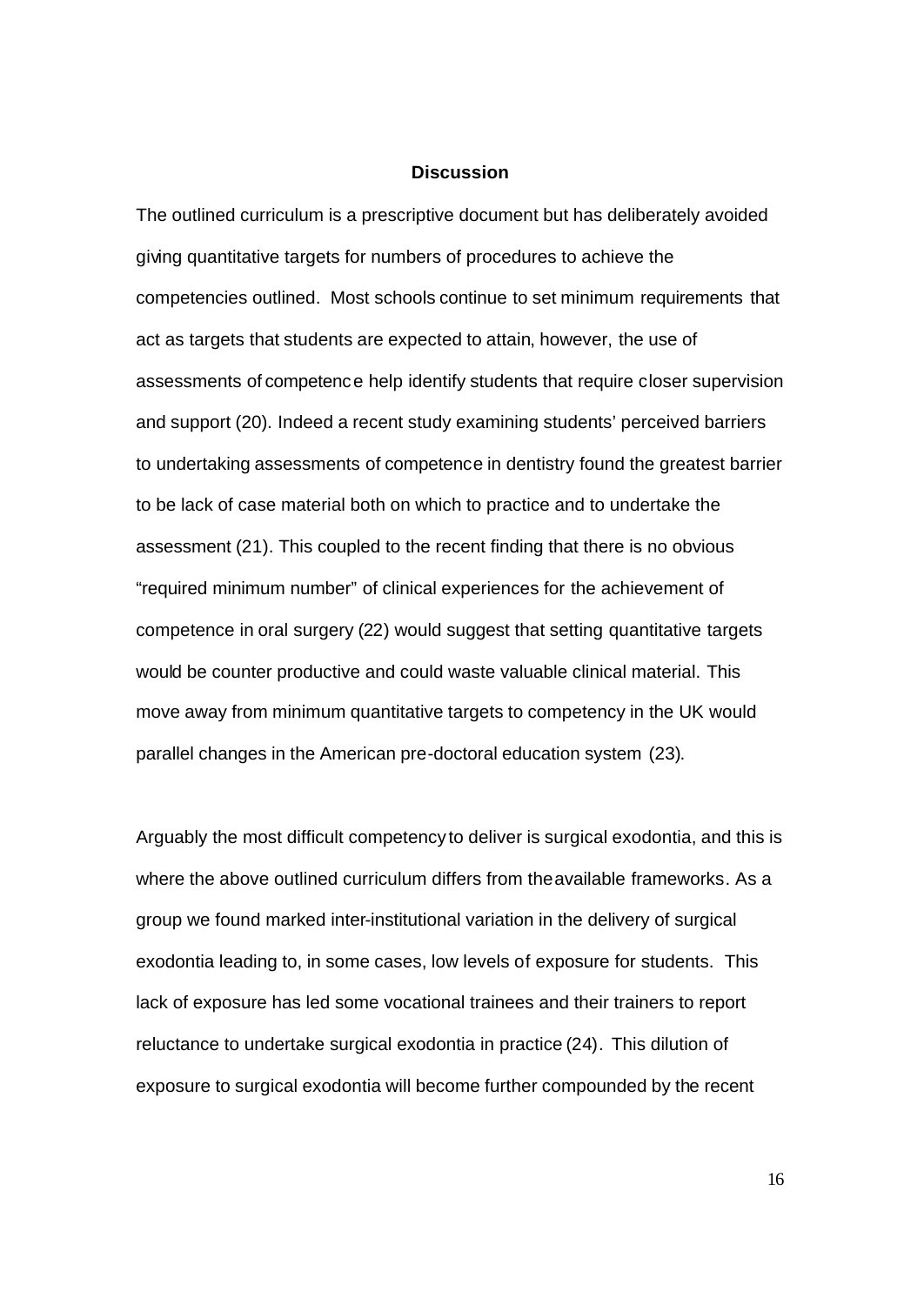increase in undergraduate student numbers for most dental schools, coupled with a difficulty in recruiting or retaining academic staff (25). The teaching of minor oral surgery is very labour intensive requiring dedicated, vigilant staff to ensure a consistent standard of teaching, supervision and assessment. Despite these obstacles our group believe that we should still be delivering new graduates with surgical skills that can be further developed in Dental Foundation Training (26). Familiarity with a competency based curriculum should facilitate the transition into a competency based foundation training programme.

A curriculum that is competency based with a transparent and consistent process of clinical assessment allows early identification and subsequent targeted training of those students requiring additional support. In addition, it also allows the early identification of very able students so that those individuals can be advanced to the next surgical challenge and be placed in a "holding pattern" in the competency achieved. This situation not only frees limited clinical teaching time that can be focused on advancing the other students, but also ensures exceptional students would not be disadvantaged and may actually be able to inspire these students to act as mentors for those who have not yet achieved competency. This outcome may become more important with the development of graduate entry programmes, as potentially individuals with greater life experience and more developed skills may have a positive effect on the learning environment.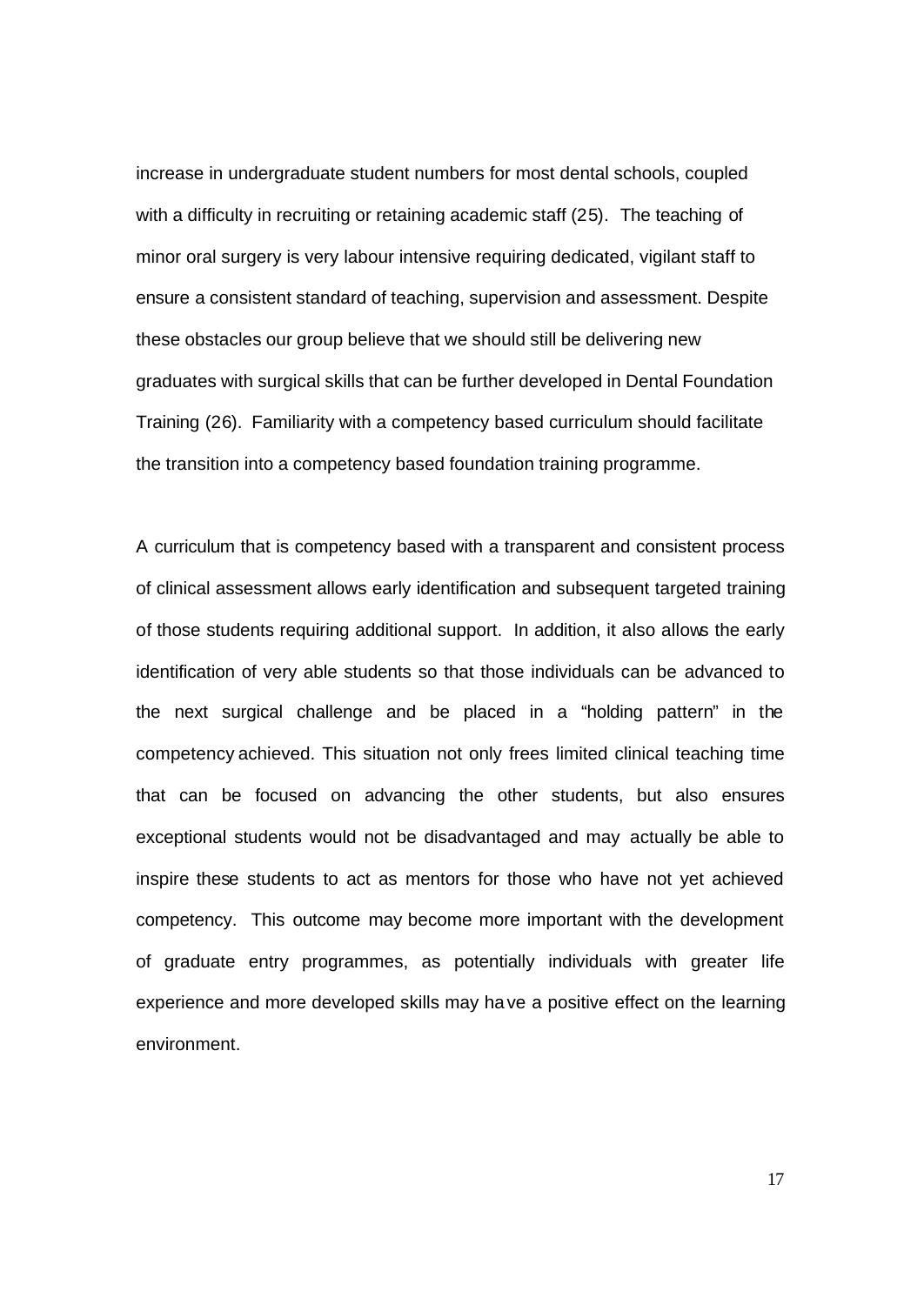Ideally we would like to deliver graduates who are competent in minor oral surgery. We would however like to limit this to retrieval of failed exodontia, more in line with the American Dental Schools (8) ie, the removal of "*an erupted uncomplicated tooth*" requiring the raising of a mucoperiosteal flap, bone removal and the sectioning of roots. The expectation that new graduates would be competent to surgically remove uncomplicated, **unerupted** teeth in line with the European profile and competency document is open to too much interpretation and could conceivably include impacted maxillary canines or mandibular premolars as well as third molars especially as no example of "uncomplicated" is given.

We accept that this is a supporting competency within the ADEE's profile but would suggest that even though it is not compulsory, it is the accepted gold standard we should be achieving with our undergraduates. It should, therefore, be carefully worded so that it is realistic and achievable. It is only realistically achievable in Schools where sufficient time and resource is given to Oral Surgery. We, as a group, are all too aware of the staffing shortages within our departments and the difficulty of fitting into an ever enlarging general curriculum. It is important, however, to strive to deliver undergraduates who are able, within reason, to rectify their own surgical complications or else should they be initiating the procedure in the first instance?

In addition, there is a suggestion within the GDC major competency text that, "minor soft tissue surgery" should be within the competence of a graduating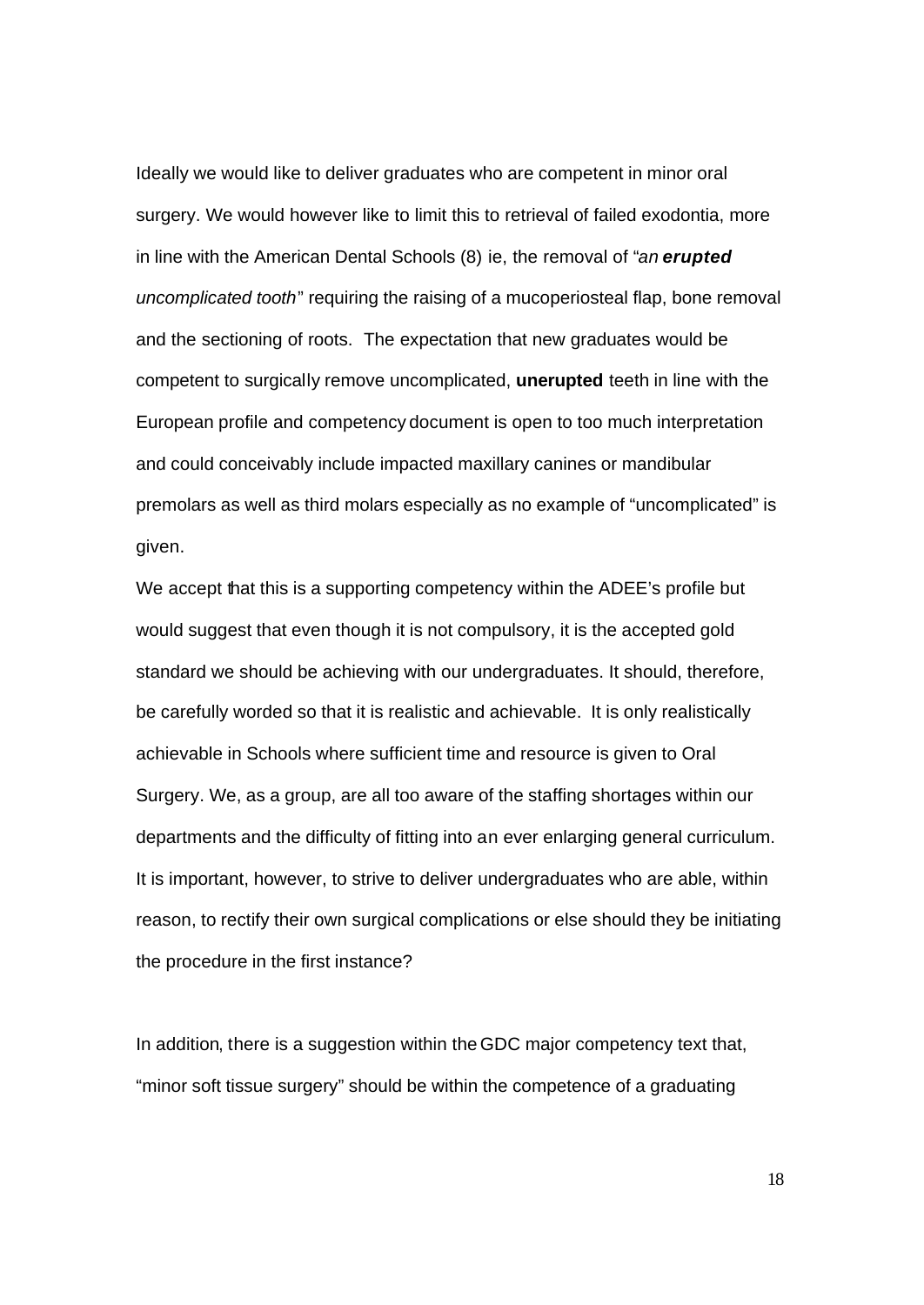dentist. This could be interpreted as biopsy, a subject of much recent public debate (27, 28). There is no real need for General Practitioners to be able to biopsy lesions outside of a specialist centre, especially in light of the new referral guidelines, as the chance for errors, either diagnostic, logistical or surgical are high. These may then serve to delay optimal treatment.

One other difference with the European profile and competency document is the designation of pre -prosthetic surgery as a competency (6). Pre-prosthetic surgery is a broad term encompassing a number of procedures that are now, with the generalised introduction of soft and hard tissue surgery associated with implant dentistry, rarely performed.. Considering this fact we do not believe that is it possible for it to be delivered as a competence given the limited undergraduate exposure to this aspect of oral surgery.

Despite a number of issues we have raised in relation to the European profile and competency document (6) we do believe it is a real step forward towards achieving uniformity in undergraduate competence . The suggestions we have made are to ensure that ambiguous phrases are clarified to avoid placing unreasonable and unrealistic demands on undergraduates and their teachers. The differences between the existing frameworks and our curriculum framework are summarized in Table 5. As a group we would be happy to be involved in any further modifications of the document.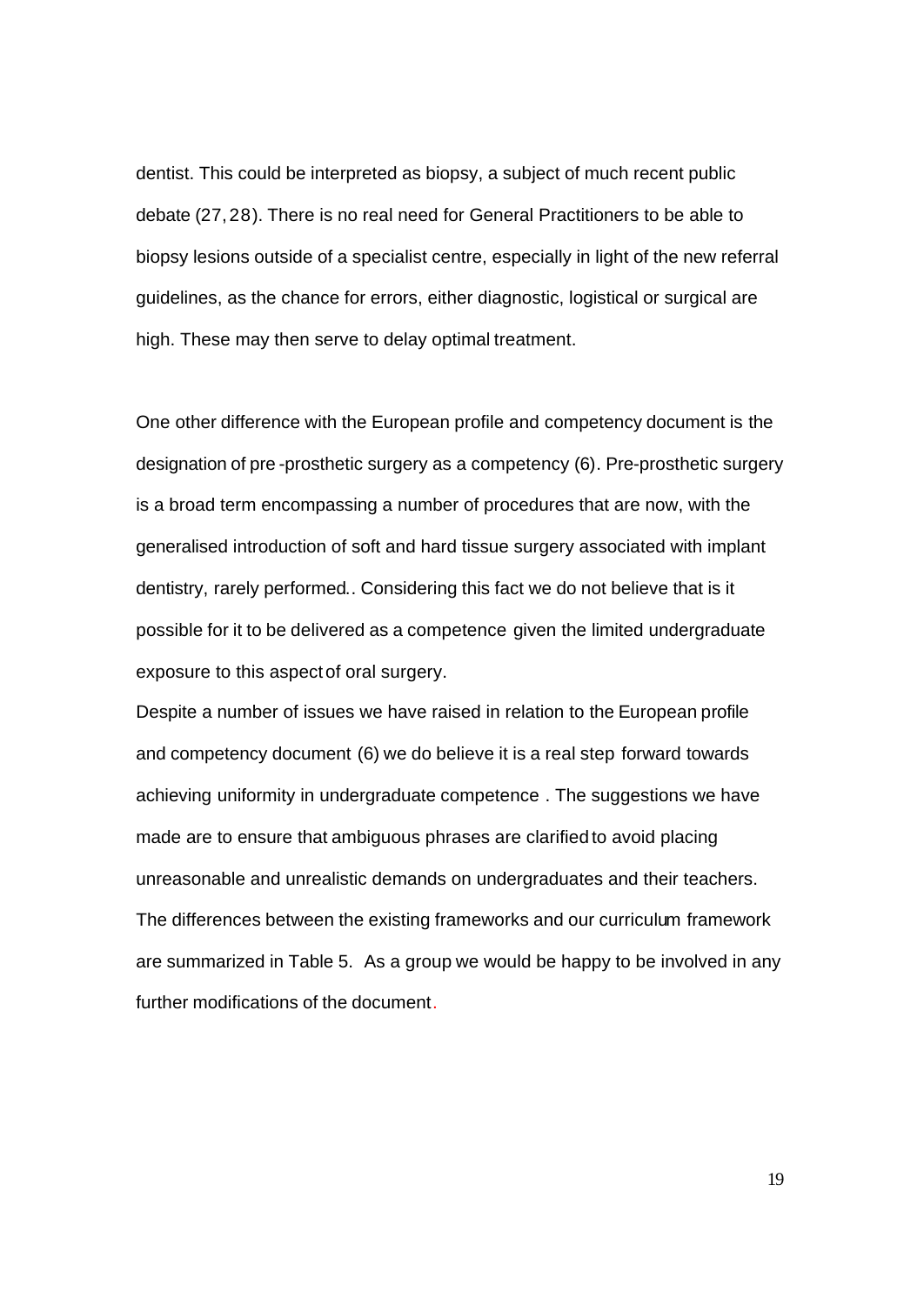# **Acknowledgements:**

As a group we would like to thank Professor E.W. Odell, chairperson of the Teachers Group of The British Society for Oral and Maxillofacial Pathology for his support. We would also like to acknowledge the support of all the members of ABAOMS who have provided input to this document.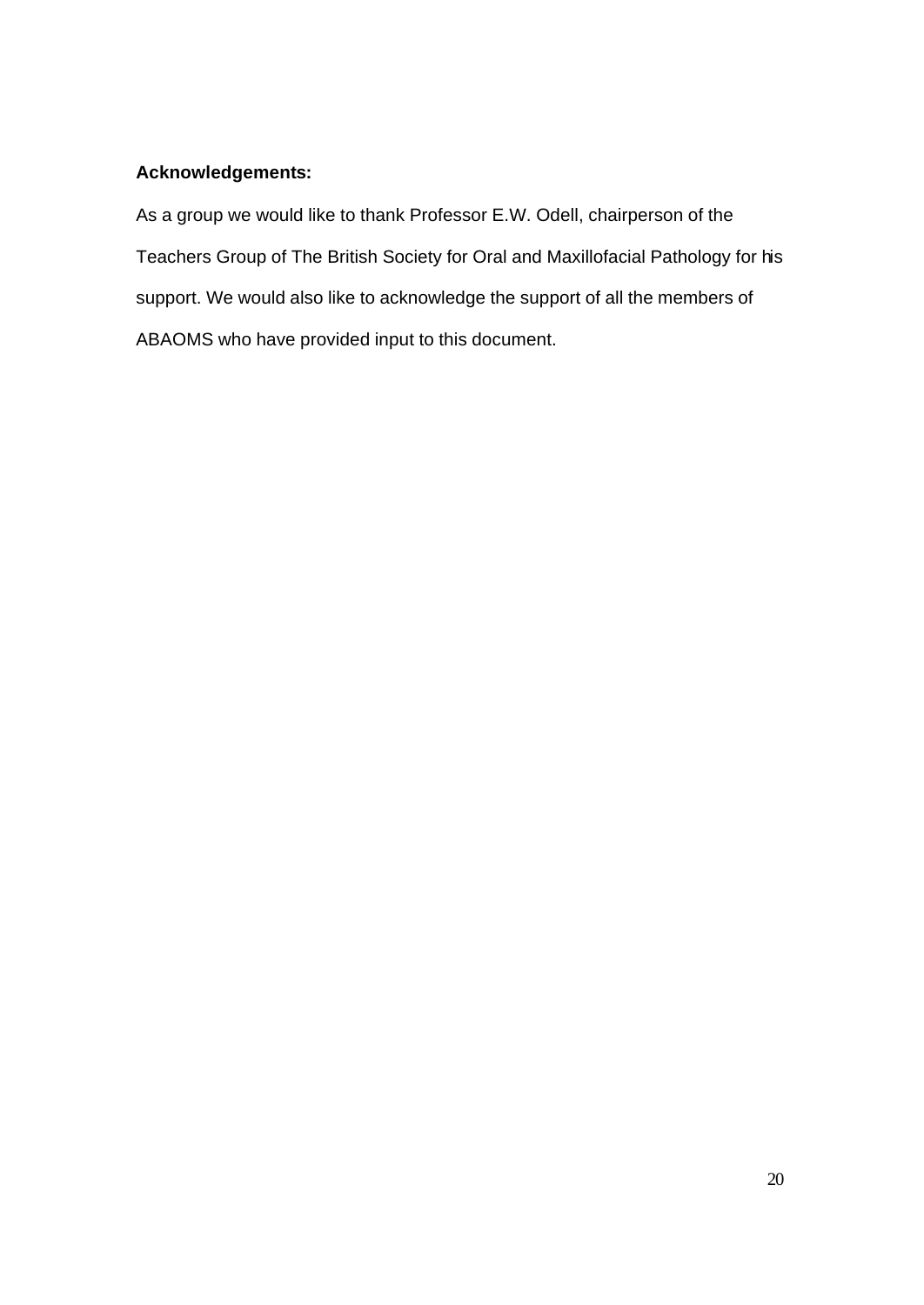#### **References**

1. Maguire A, Davenport ES, Craig SA. Intended learning outcomes for undergraduate training in paediatric dentistry. Int J Paediatr Dent 2004;14:223-9.

2. European Society of Endodontology. Undergraduate curriculum guidelines for endodontology. Int Endod J 2001;34:574-80.

3. Girdler NM. Competency in sedation. Br Dent J 2001;191:119.

4. Odell EW, Farthing PM, High A, et al. British Society for Oral and Maxillofacial Pathology, UK: minimum curriculum in oral pathology. Eur J Dent Educ 2004;8:177-84.

5. The First Five Years - A Framework for Undergraduate Dental Education. The General Dental Council, 2002.

6. Plasschaert AJM, Holbrook WP, Delap E, Martinez C, Walmsley A. Profile and Competences for the European Dentist. Eur J Dent Educ 2005.Aug;9(3):98- 107

7. Quality Assurance Agency. Subject benchmark statements.

Academic standards – dentistry. UK: Quality Assurance Agency, 2002.

http://www.qaa.ac.uk/crntwork/benchmark/phase2/Dentistry.pdf.

8. Anonymous. Curriculum guidelines on oral and maxillofacial surgery. American Association of Dental Schools. J Dent Educ. 1993 Apr;57(4):324-6.

9. Ramsden P. Learning to Teach in Higher Education. 2nd ed. London: RoutledgeFarmer, 2003.

10. Light G, Cox R. Learning and Teaching in Higher Education. London: SAGE Publications, 2001.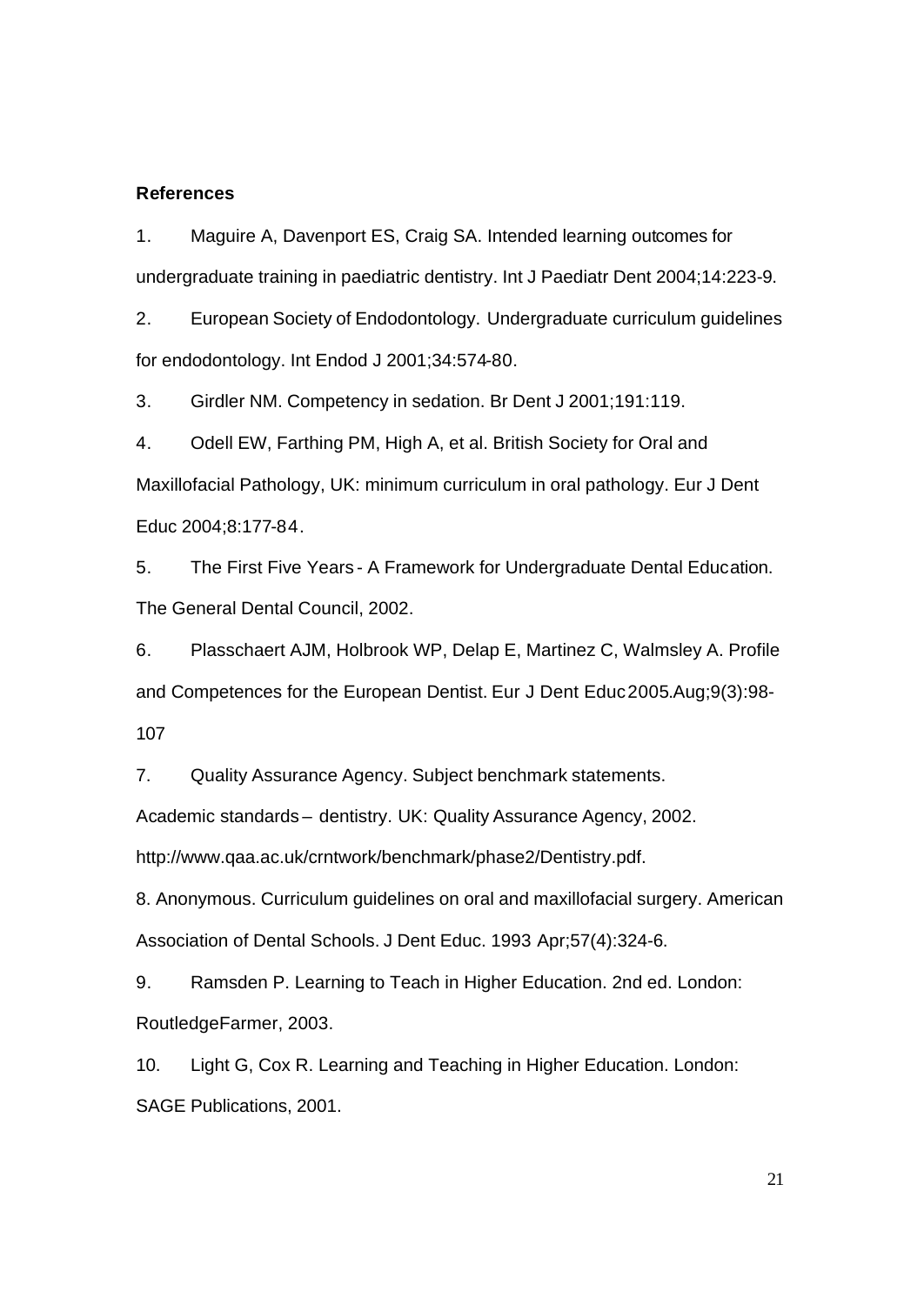11. GMC. Tomorrow's Doctors. Recommendations on undergraduate medical education. 2003.

http://www.gmc-uk.org/education/undergraduate/tomorrows\_doctors.asp

12. Chambers DW. Toward a competency-based curriculum. J Dent Educ 1993;57:790-3.

13. Hendricson WD, Kleffner JH. Curricular and instructional implications of competency-based dental education. J Dent Educ 1998;62:183-96.

14. Ende J. Feedback in clinical medical education. JAMA 1983;250:777-81.

15. Hewson MG, Little ML. Giving feedback in medical education: verification of recommended techniques. J Gen Intern Med 1998;13:111-6.

16. Miller GE. The assessment of clinical skills/competence/performance. Acad Med 1990;65:S63-7.

17. Evans AW. Assessing competence in surgical dentistry. Br Dent J 2001;190:343-6.

18. Macluskey M, Hanson C, Kershaw A, Wight AJ, Ogden GR. Development of a structured clinical operative test (SCOT) in the assessment of practical ability in the oral surgery undergraduate curriculum. Br Dent J 2004;196:225-8.

19. Medical Emergencies and Resuscitation - Standards For Clinical Practice And Training For Dental Practitioners and Dental Care Professionals in General Dental Practice. July 2006.http://www.resus.org.uk/pages/MEdental.htm

20. Mossey P A, Newton J P, Stirrups D R. Defining, conferring and assessing the skills of the dentist. Br Dent J 1997; 184: 123-125.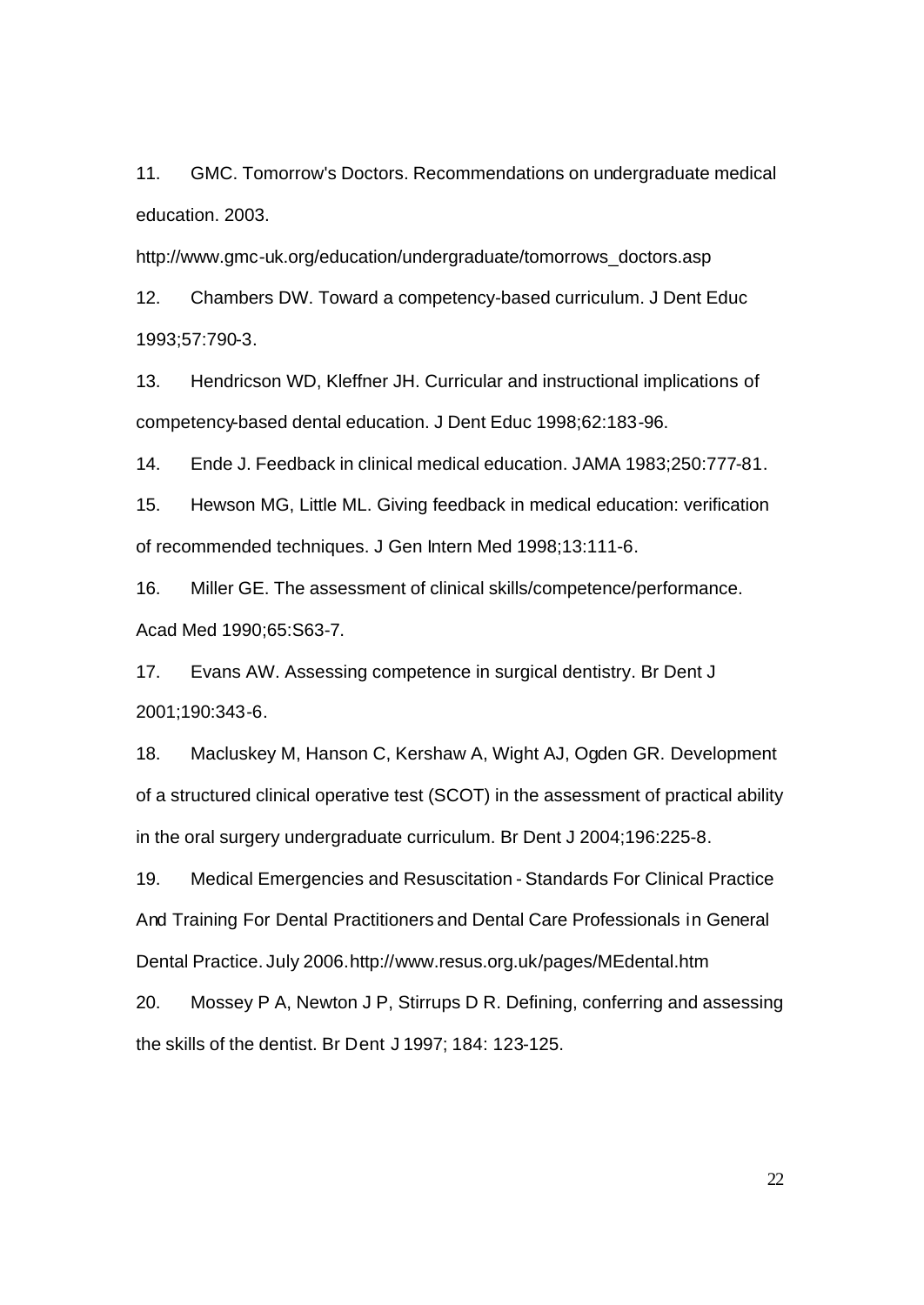21. Rolland S, Hobson R, McHanwell S. Clinical competency excercises: some student perceptions. Eur J Dent Ed In Press

22. Durham J, Moore U, Corbett I, Thomson P. Assessing Competency in Dentoalveolar Surgery – A three year study of cumulative experience in the Undergraduate curriculum. Eur J Dent Ed In Press

23. American Association of Dental Schools (now American Dental Education Association). Competencies for the new dentist. Proceedings of the 1997 AADS House of Delegates, Appendix 2. J Dent Educ 1997;71:556-8.

24. Patel J, Fox K, Grieveson B and Youngson CC. Undergraduate training as preparation for vocational training in England: a survey of vocational dental practitioners' and their trainers' views. Br Dent J. 2006 Sep;Suppl:9-15.

25. Clinical academic staffing levels in UK medical and dental schools. London: Council of Heads of Medical Schools, 2004.

26. A Curriculum for UK DentalFoundation Programme Training Committee of Post Graduate Dental Deans and Directors 2006, ww.nes.scot.nhs.uk

27. Thomson PJ. Specialist opinion. Br Dent J. 2006 Mar 11;200(5):242.

28. Curtis AR. Immediate referral. Br Dent J. 2006 Apr 8;200(7):363.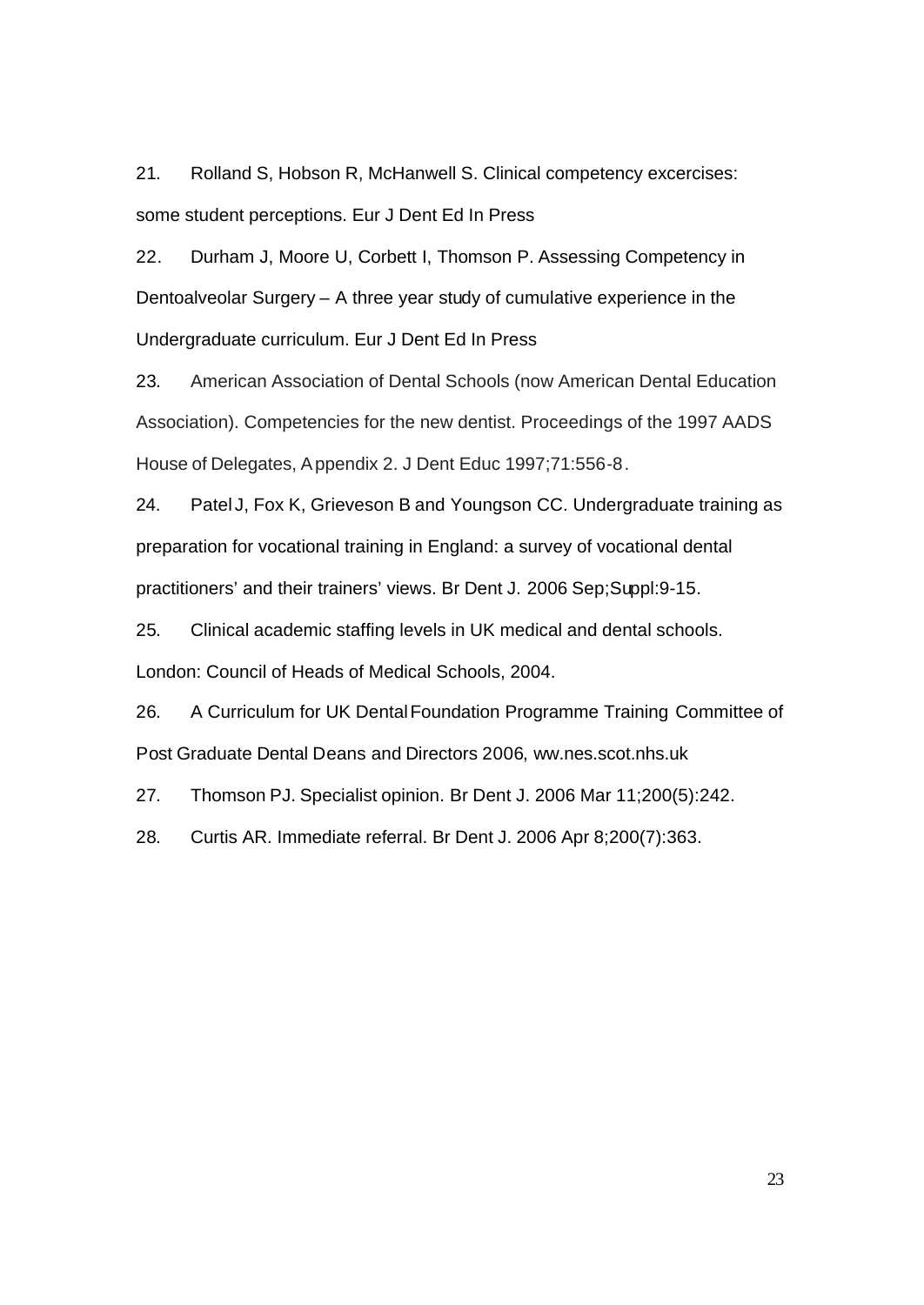# **Figure 1 - Miller's Pyramid (16) with suggestions of suitable assessment modalities**

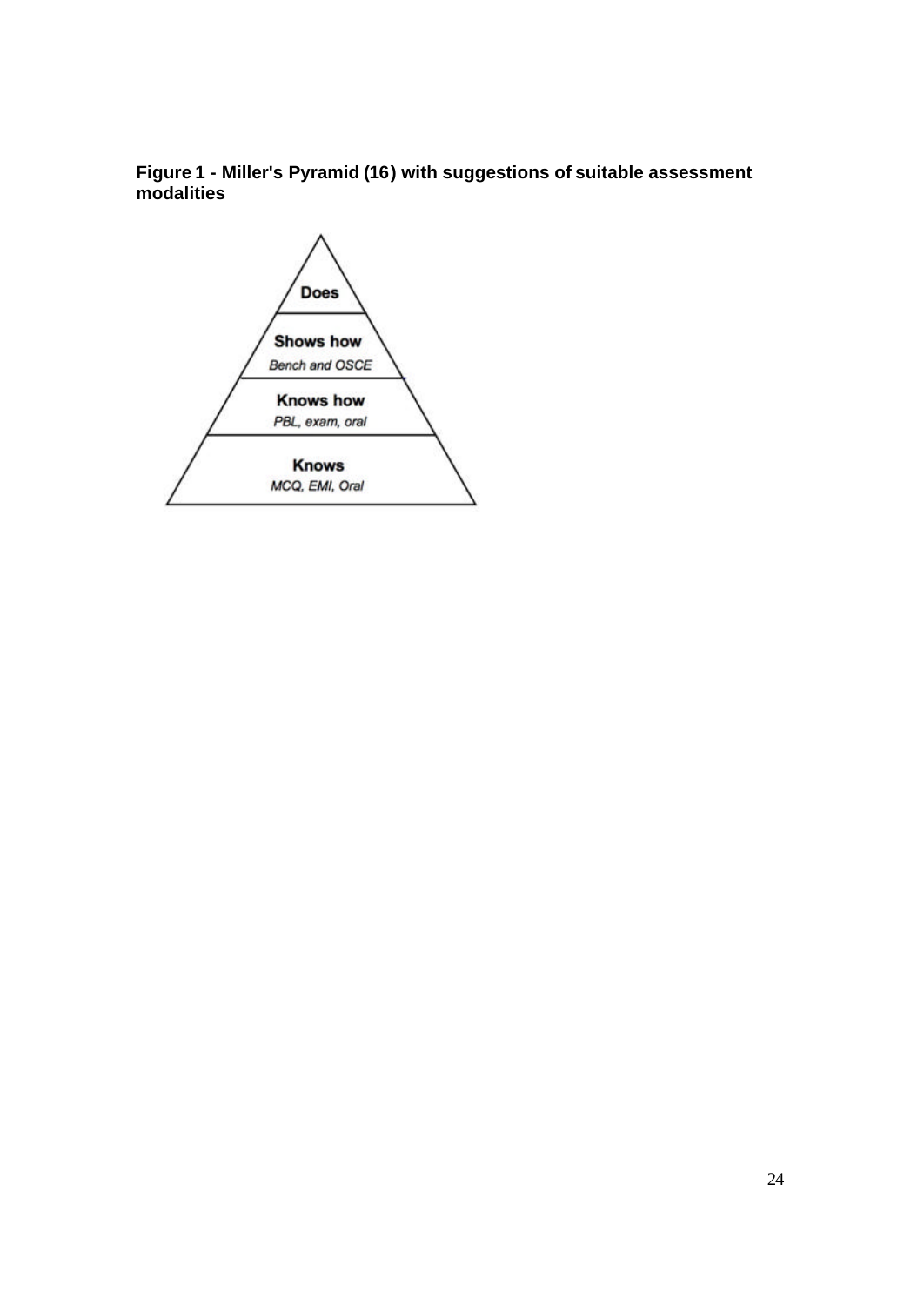#### **Table 1: GDC general learning outcomes relevant to oral surgery**

Cross reference to Subject area First Five Years section Requirements

| $\overline{\phantom{a}}$ | 92 Oral surgery. The student should have an understanding of the range of                                                                                       |
|--------------------------|-----------------------------------------------------------------------------------------------------------------------------------------------------------------|
|                          | surgical procedures which may be used to manage diseases and disorders of                                                                                       |
|                          | the mouth and jaws.                                                                                                                                             |
| $\overline{2}$           | 93 Oral medicine. It is important to ensure that the dental student is taught the                                                                               |
|                          | clinical presentation, diagnosis and management of the common diseases of                                                                                       |
|                          | the oral mucosa, of other oral soft tissues, of the salivary glands, of the facial                                                                              |
|                          | bones and joints as well as the oral manifestations of systemic diseases. The                                                                                   |
|                          | various manifestations of facial pain of both dental and non-dental origin, its                                                                                 |
|                          | diagnosis and management must also be considered                                                                                                                |
|                          |                                                                                                                                                                 |
|                          |                                                                                                                                                                 |
| 3                        | 94 Oral surgery and oral medicine. Teaching should include clinical instruction                                                                                 |
|                          | in the prevention, diagnosis and management of potentially malignant and                                                                                        |
|                          | malignant lesions and conditions of the oral mucos a                                                                                                            |
| 4                        | 95 Oral pathology and oral microbiology. The course in oral pathology and oral                                                                                  |
|                          | microbiology should integrate with pathology and medical microbiology. Initially,                                                                               |
|                          | the processes underlying the common oral diseases and methods of their                                                                                          |
|                          | diagnosis, prevention and management should be described. The teaching                                                                                          |
|                          | should continue through the clinical course and the full range of oral and dental                                                                               |
|                          | diseases should be considered with particular attention being given to                                                                                          |
|                          | potentially malignant and malignant lesions and conditions of the oral mucosa                                                                                   |
| 5                        | 101 Pain And Anxiety Control. The control of anxiety and pain is fundamental to                                                                                 |
|                          | the practice of dentistry and requires full awareness of the social and                                                                                         |
|                          | psychological needs of the individual patient. Building on a sound knowledge of                                                                                 |
|                          | the prevalence and nature of dental phobias and anxieties                                                                                                       |
| 6                        | 102 The value and range of behavioural non-pharmacological methods of                                                                                           |
| 7                        | anxiety management must be emphasised.                                                                                                                          |
|                          | 103 By the end of the undergraduate programme students should be competent<br>to administer all forms of local and regional analgesia for dental operations and |
|                          | procedures and have been trained in the management of the complications                                                                                         |
|                          | which may arise in the application of such methods of pain control.                                                                                             |
| 8                        | 104 All dental students must have a range of practical experience in the                                                                                        |
|                          | administration of inhalational and intravenous conscious sedation including                                                                                     |
|                          | assessment and preparation                                                                                                                                      |
|                          |                                                                                                                                                                 |
| 9                        | 105 The theoretical principles of general anaesthesia should be taught to                                                                                       |
|                          | students and they should have this knowledge reinforced by attachment to an                                                                                     |
|                          | anaesthetist                                                                                                                                                    |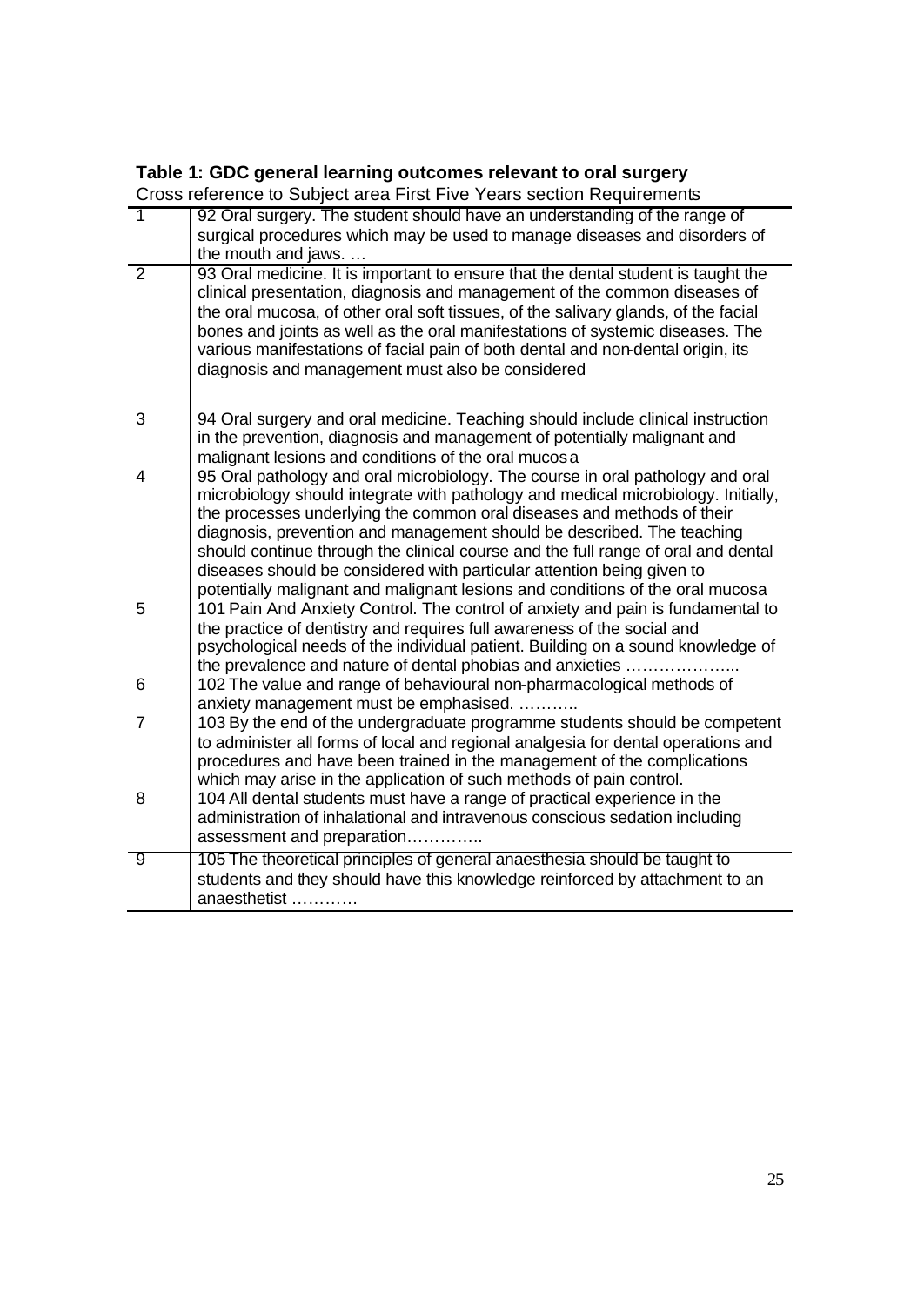# **Table 2: GDC UK specific learning outcomes relevant to oral surgery (The First Five Years section 111) (1)**

Cross reference to subject areas: oral pathology; oral microbiology; and oral surgery

| ourgor |                                                                            |
|--------|----------------------------------------------------------------------------|
| 10     | Have knowledge of the role of laboratory investigations in diagnosis       |
| 11     | Have knowledge of the pathogenesis and classification of oral diseases     |
| 12     | Have knowledge of the aetiology and processes of oral diseases             |
| 13     | Have knowledge of Matters relating to infection control                    |
| 14     | Have knowledge of the causes and effects of oral diseases needed           |
|        | for their prevention, diagnosis and management                             |
| 15     | Be competent at undertaking the extraction of teeth and the removal of     |
|        | roots where necessary                                                      |
| 16     | Be competent at undertaking minor soft tissue surgery                      |
| 17     | Have knowledge of the management of acute infection                        |
| 18     | Be familiar with the diagnosis of oral cancer and the principles of        |
|        | tumour management                                                          |
| 19     | Be familiar with the principles of assessmert and management of            |
|        | maxillofacial trauma;                                                      |
| 20     | Be familiar with the principles of treatment of dento-facial anomalies     |
|        | including the common orthodontic/maxillofacial procedures involved;        |
| 21     | Be familiar with the basic principles of oral surgery practice;            |
| 22     | Have knowledge of the drugs commonly used in oral medicine and of          |
|        | their side-effects and drug interactions                                   |
| 23     | Have knowledge of appropriate special investigations and the               |
|        | interpretation of their results                                            |
| 24     | Be familiar with the pathogenesis of common oral medical disorders         |
|        | and their treatment                                                        |
| 25     | Be competent at obtaining a detailed history of the patient's dental state |
| 26     | Be competent at obtaining a relevant medical history                       |
| 27     | Be competent at using laboratory and imaging facilities appropriately      |
|        | and efficiently                                                            |
| 28     | Be competent at arranging appropriate referrals                            |
|        |                                                                            |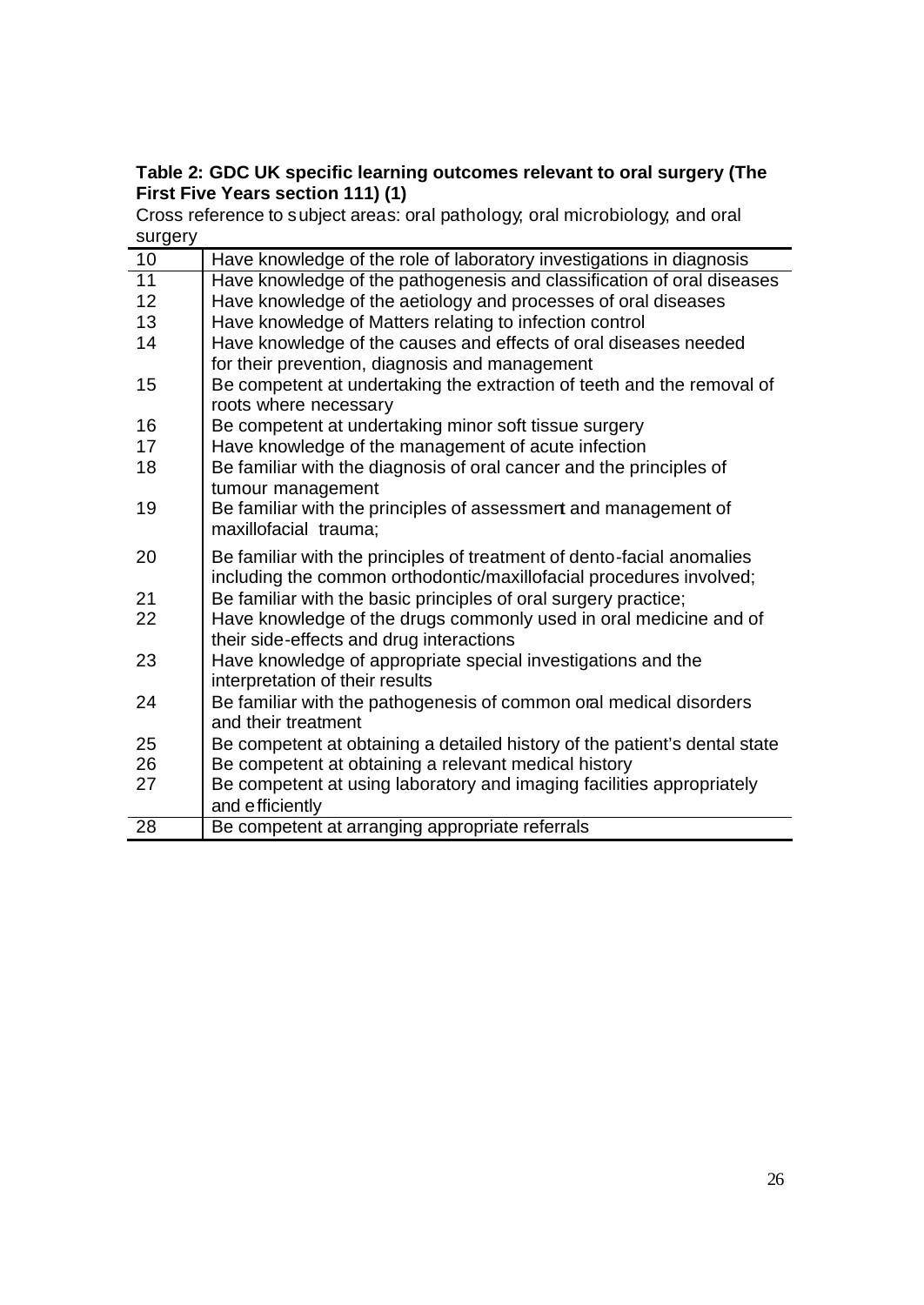# **Table 3: UK QAA benchmark statements relevant to oral pathology and oral surgery**

Cross reference to Paragraph Statement 2: Students should be able to integrate material from all parts of the undergraduate curriculum to demonstrate<br>knowledge and understanding in a number of areas and topics including knowledge and understanding in a number of areas and topics including:

|    | knowledge and understanding in a number of areas and topics including:    |
|----|---------------------------------------------------------------------------|
| 29 | 2.2 Integration of human body systems, normal homeostasis and             |
|    | mechanisms of responses to insults including trauma and disease           |
| 30 | 2.3 Oral biology, to include detailed knowledge of the form and function  |
|    | of teeth and associated structures, in health and disease                 |
| 31 | 2.5 Human diseases and pathogenic processes, including genetic            |
|    | disorders, and the manifestation of those diseases which are              |
|    | particularly relevant to the practice of dentistry                        |
| 32 | 2.6 Diseases and disorders of the oral cavity and associated structures,  |
|    | their causes and sequelae together with the principles of their           |
|    | prevention, diagnosis and management                                      |
| 33 | 2.7 Sources of infection and the means available for infection control    |
| 34 | 2.9 Communication between dentist and patients, their families and        |
|    | other health professionals and the public in general                      |
| 35 | 2.16 When, how and to whom to refer a patient for specialist advice or    |
|    | treatment                                                                 |
| 36 | 2.19The broad principles of scientific research and evaluation of         |
|    | evidence that are necessary for an evidence-based approach to             |
|    | dentistry                                                                 |
| 37 | 3.1 Communicate effectively at all levels in both the scientific and      |
|    | professional contexts using verbal, non-verbal and written means          |
| 38 | 3.5 Describe and understand prevalence of oral diseases in the United     |
|    | Kingdom adult and child populations                                       |
| 39 | 3.6 Recognise predisposing and aetiological factors that require          |
|    | intervention to promote oral health                                       |
| 40 | 3.7 Apply their knowledge of the aetiology and processes of oral          |
|    | diseases in prevention, diagnosis and treatment                           |
| 41 | 3.8 Obtain and record a relevant medical history which identifies both    |
|    | the possible effects of oral disease on medical well-being and the        |
|    | medical conditions that affect oral health or dental treatment            |
| 42 | 3.8 Assess and appraise contemporary information on the significance      |
|    | and effect of drugs and other medicaments, taken by the patient, on the   |
|    | dental management                                                         |
| 43 | 3.8 Obtain a detailed dental history to include chief complaint and       |
|    | history of present illness                                                |
| 44 | 3.8 Perform a physical and oral examination to include head and neck,     |
|    | oral hard and soft tissues, vital signs, and recognise disease states and |
|    | abnormalities including detrimental oral habits                           |
| 45 | 3.11 Recognise common signs and symptoms of orofacial pain, anxiety       |
|    | and apprehension                                                          |
| 46 | 3.13 Manage fear and anxiety with behavioural techniques and, when        |
|    | appropriate, with conscious sedation techniques                           |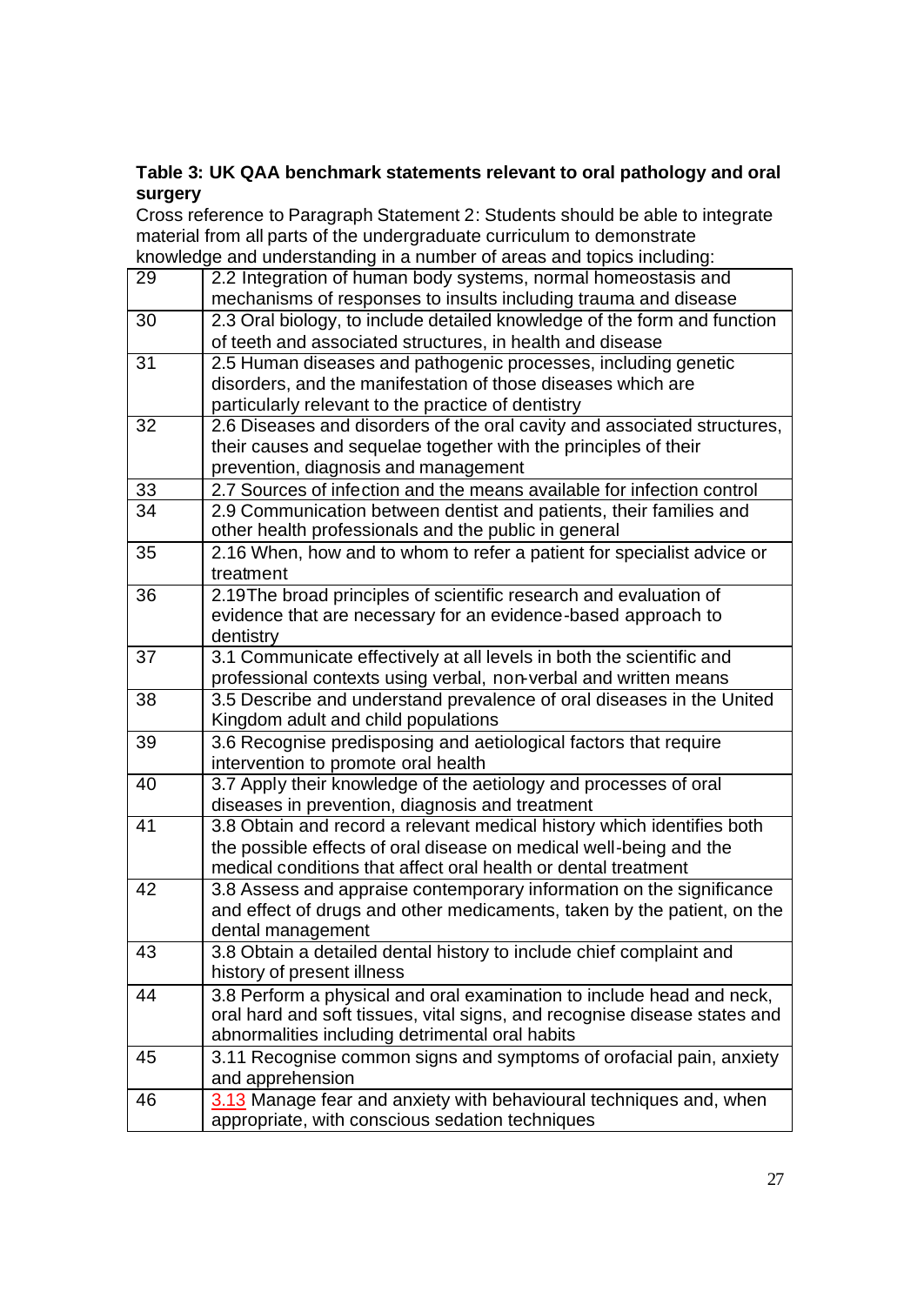| $\overline{47}$ | 3.17 Manage patients with facial pain, disease and disorders of the oral<br>cavity and associated structures, including a recognition of when it is<br>appropriate to refer for specialist help and advice |
|-----------------|------------------------------------------------------------------------------------------------------------------------------------------------------------------------------------------------------------|
| 48              | 3.17 Understand the importance of and procedures for submitting<br>specimens for laboratory diagnosis and demonstrate the ability to<br>interpret diagnostic reports                                       |
| 49              | 3.17 Manage basic dento-alveolar surgical procedures, including intra-<br>and post-operative complications and recognise when it is appropriate<br>to refer for specialist help and advice;                |
| 50              | 3.21 Recommend and prescribe appropriate pharmaco-therapeutic<br>agents, monitor their effectiveness and safety, and be aware of drug<br>interactions                                                      |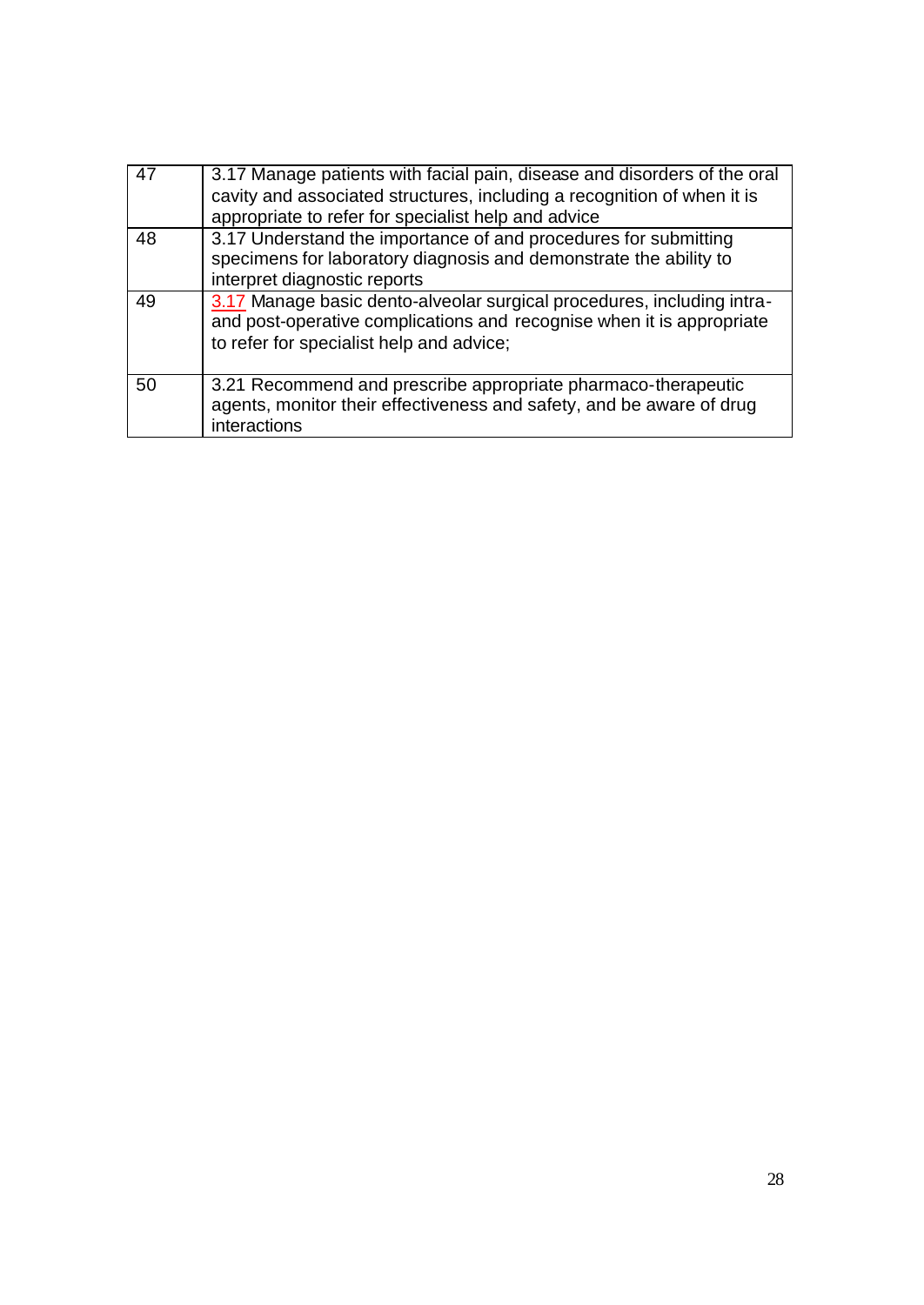| 51 Domain I                      | Professionalism - all aspects required for UK oral surgery                                                                                                                                      |
|----------------------------------|-------------------------------------------------------------------------------------------------------------------------------------------------------------------------------------------------|
| 52 Domain II                     | Communication and interpersonal skills - all aspects required<br>for UK oral surgery                                                                                                            |
| Domain III                       | Knowledge base, information handling and critical thinking                                                                                                                                      |
| Major<br>competence              | Basic biomedical technical & clinical sciences                                                                                                                                                  |
| 53                               | 3.2 Have knowledge of the scientific principles of sterilisation,<br>disinfection and antisepsis to prevent cross-infection in clinical<br>practice.                                            |
| 54                               | 3.5 Have knowledge of disease processes including infection,<br>inflammation, disorders of the immune system, degeneration,<br>neoplasia, metabolic disturbances and genetic disorders.         |
| 55                               | 3.6 Be familiar with the pathological features and dental<br>relevance of common disorders of the major organ systems,<br>and have knowledge of the oral manifestations of systemic<br>disease. |
| 56                               | 3.7 Have knowledge of the aetiology and pathological<br>processes of oral diseases (in individual and in society) in<br>order to facilitate their prevention, diagnosis and management.         |
| Major<br>competence              | Acquiring and using information                                                                                                                                                                 |
| 57                               | 3.11 Be competent to recognise his or her clinical limitations<br>and refer appropriately.                                                                                                      |
| 58                               | 3.13 Be competent to evaluate published clinical and basic<br>science research and integrate this information to improve the<br>oral health of the patient.                                     |
| 59                               | 3.14 Be competent to apply experience, scientific knowledge<br>and methods to manage problems of oral health care.                                                                              |
| Domain IV<br>Major<br>competence | Clinical information gathering<br>Obtaining and recording a comprehensive medical history of<br>the patient's oral and dental state                                                             |
| 60                               | 4.1 Be competent to identify the chief complaint of the patient<br>and obtain a history of present illness as part of a<br>comprehensive medical history.                                       |
| 61                               | 4.3 Be competent to produce a patient record and maintain<br>accurate patient treatment record entries.                                                                                         |
| 62                               | 4.4 Be competent to identify abnormal patient behaviour<br>(including anxiety).                                                                                                                 |
| 63                               | 4.5 Be competent to initiate an appropriate written medical<br>consultation or referral in order to clarify a question related to                                                               |

# **Table 4: ADEE Profile and Competences for the European Dentist**  Statements relevant to oral pathology, microbiology and surgery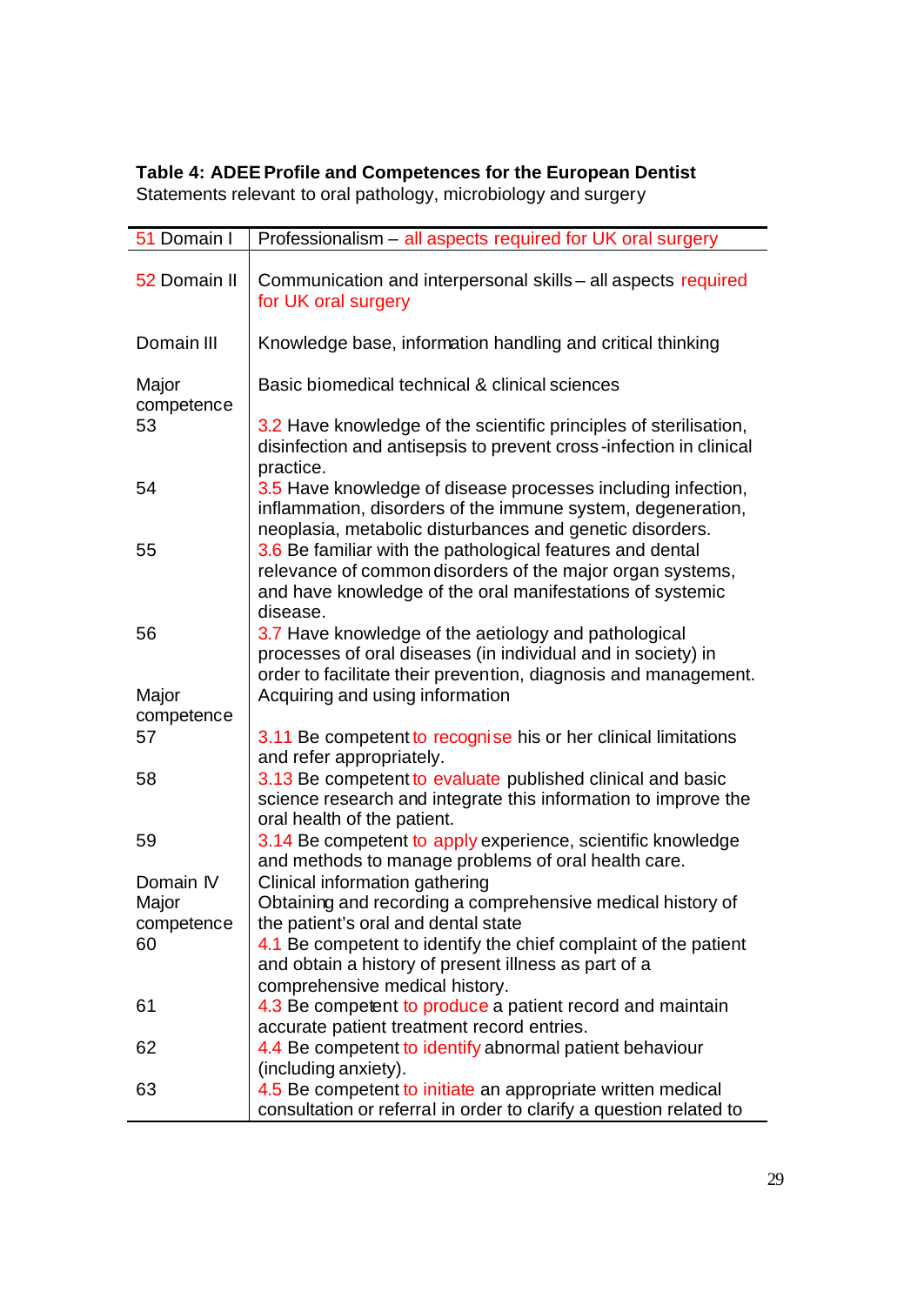|            | the patient's systemic health.                                                                 |
|------------|------------------------------------------------------------------------------------------------|
| 64         | 4.6 Be competent to perform an extraoral and intraoral                                         |
|            | examination appropriate for the patient, including assessment                                  |
|            | of vital signs, and record those findings.                                                     |
| 65         | 4.7 Be competent to complete and charting a comprehensive                                      |
|            | dental, periodontal and mucosal examination.                                                   |
| 66         | 4.11 Have knowledge of appropriate clinical laboratory and                                     |
|            | other diagnostic procedures and tests, understand their                                        |
|            | diagnostic reliability and validity, and interp ret their results.                             |
| 67         | 4.13 Be competent to assess sensory and motor function of                                      |
|            | the mouth and jaws.                                                                            |
| 68         | 4.14 Be competent to assess salivary function.                                                 |
| 69         | 4.15 Be competent to assess orofacial pain.                                                    |
| 70         | 4.16 Be competent to assess facial form and deviations from                                    |
|            | the normal.                                                                                    |
| Domain V   | Diagnosis and treatment planning                                                               |
| Major      | Decision making, clinical reasoning and judgement                                              |
| competence |                                                                                                |
| 71         | 5.1 Be competent to obtain informed consent e.g. for operative                                 |
|            | procedures.                                                                                    |
| 72         | 5.2 Be competent to recognise the presence of systemic                                         |
|            | disease and know how the disease and its treatment affect the                                  |
|            | delivery of dental care.                                                                       |
| 73         | 5.6 Be competent to recognise the clinical features of oral                                    |
|            | mucosal diseases or disorders, including oral neoplasia, and                                   |
|            | identify conditions that require management.                                                   |
| 74         | 5.7 Be competent to recognise maxillofacial problems, the                                      |
|            | clinical characteristics of acute and chronic craniofacial pain of                             |
|            | somatic, neurogenic and psychogenic origin, and identifying                                    |
|            |                                                                                                |
|            | and diagnosing conditions that require management by the<br>dentist or other health providers. |
| 75         | 5.8 Be competent to recognise patient behaviour contributing                                   |
|            |                                                                                                |
|            | to orofacial problems, and identifying conditions that require                                 |
|            | diagnosis, prevention and management.                                                          |
| 76         | 5.11 Be familiar with the diagnosis of temporomandibular joint                                 |
|            | disorders                                                                                      |
| 77         | 5.12 Be competent to diagnose medical emergencies.                                             |
| 78         | 5.13 Have knowledge of the role of sedation in the                                             |
|            | management of adult and young patients.                                                        |
| 79         | 5.14 Be competent in when, how and where to refer a patient                                    |
|            | for sedation and general anaesthesia and at making other                                       |
|            | appropriate referrals based on clinical assessment.                                            |
| Domain VI  | Establishment and maintenance of oral health                                                   |
| Major      | Educate patients and manage comprehensive primary care                                         |
| competence |                                                                                                |
| 80         | 6.2 Be competent to apply evidence-based treatment.                                            |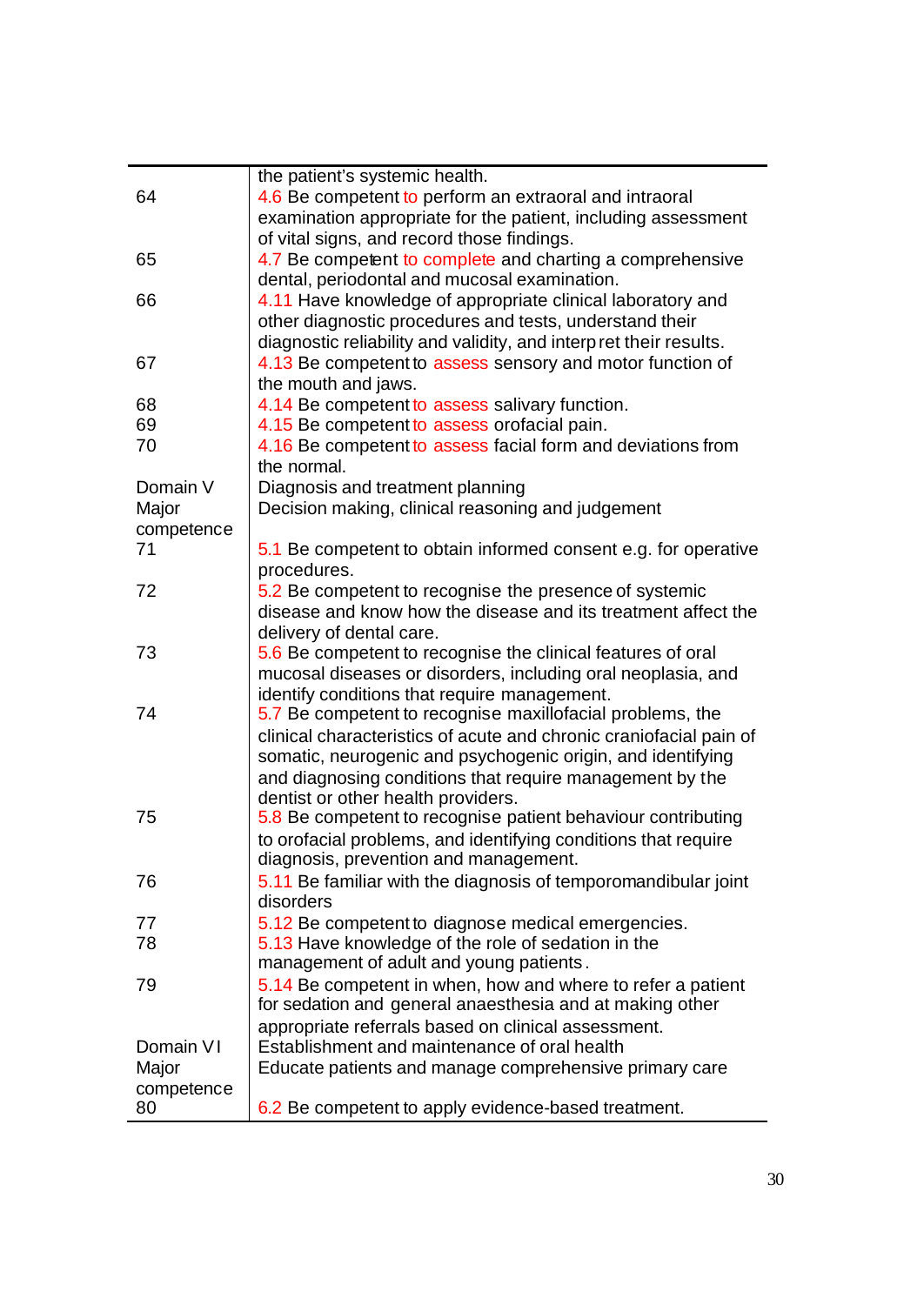| 81         | 6.4 Be competent to educate patients concerning the aetiology                 |
|------------|-------------------------------------------------------------------------------|
|            | and prevention of oral                                                        |
|            | disease and encourage them to assume responsibility for their<br>oral health. |
| 82         | 6.5 Be competent to prescribe and monitor the effects of                      |
|            | appropriate pharmaceutical agents including the chemical                      |
|            | control of dental plaque.                                                     |
|            |                                                                               |
| Major      | Oral medicine management                                                      |
| competence |                                                                               |
| 83         | 6.10 Be competent to counsel patients regarding the nature                    |
|            | and severity of non life-threatening oral mucosal diseases and                |
|            | disorders, providing the patient with realistic options and                   |
|            | expectations of management.                                                   |
| 84         | 6.11 Be competent to perform limited soft tissue diagnostic                   |
|            | procedures.                                                                   |
| 85         | 6.12 Be competent to participate in the diagnosis and proper                  |
|            | referral of the patient with life-threatening oral mucosal                    |
|            | diseases.                                                                     |
| 86         | 6.13 Be competent to manage acute oral infections, including                  |
|            | patient referral and prescription of appropriate drugs.                       |
| 87         | 6.14 Be familiar with the treatment of common oral medical                    |
|            | disorders, both medical and surgical.                                         |
| 88         | 6.15 Have knowledge concerning the effects of tobacco on the                  |
|            | oral mucosa and ways in which to help patients who wish to                    |
|            | stop using tobacco.                                                           |
| Major      | Surgical procedures                                                           |
| competence |                                                                               |
| 89         | 6.28 Be competent to perform uncomplicated extraction of                      |
| 90         | erupted teeth.<br>6.29 Have knowledge of the management of trauma in          |
|            | deciduous and permanent dentitions and be familiar with the                   |
|            | surgical and non-surgical aspects of the management of                        |
|            | maxillofacial trauma.                                                         |
| 91         | 6.30 Be competent to perform surgical extraction of an                        |
|            | uncomplicated unerupted tooth and the uncomplicated                           |
|            | removal of fractured or retained roots.                                       |
| 92         | 6.31 Be competent to perform uncomplicated pre-prosthetic                     |
|            | surgical procedures.                                                          |
| 93         | 6.32 Be competent to manage and treat common intra-                           |
|            | operative and postoperative surgical complications.                           |
| 94         | 6.33 Be competent to describe the indications and                             |
|            | contraindications, principles and techniques of surgical                      |
|            | placement of osseointegrated implant fixtures.                                |
| Major      | Pain & anxiety management                                                     |
| competence |                                                                               |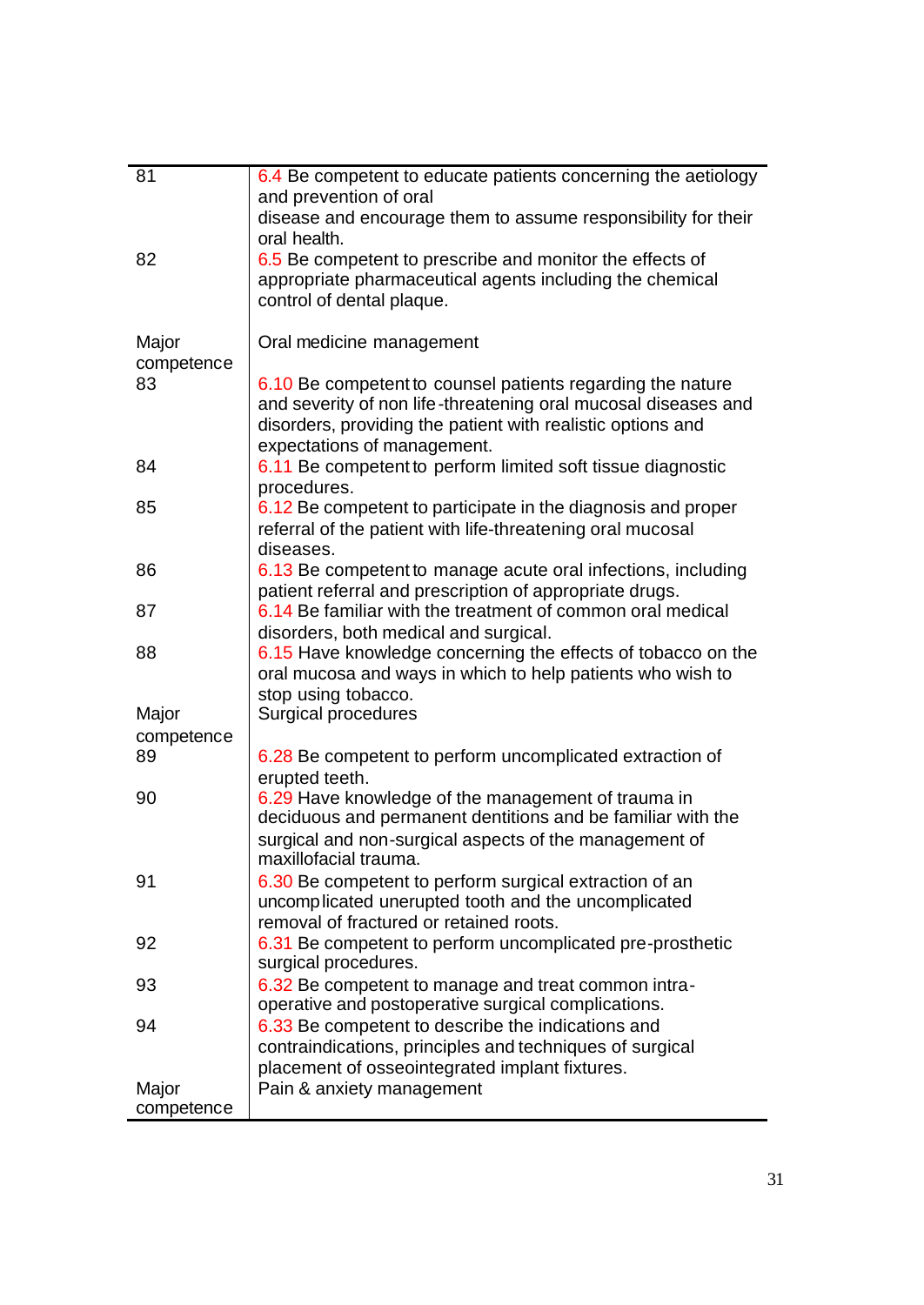| 95               | 6.34 Be competent at infiltration and block local anaesthesia in |  |  |  |
|------------------|------------------------------------------------------------------|--|--|--|
|                  | the oral cavity for restorative and surgical procedures or other |  |  |  |
|                  | treatment, as needed, for orofacial pain management,             |  |  |  |
|                  | including management of potential complications of local         |  |  |  |
|                  | anaesthesia.                                                     |  |  |  |
| 96               | 6.35 Be competent in diagnosing orofacial pain, treating it as   |  |  |  |
|                  |                                                                  |  |  |  |
|                  | appropriate or referring the patient to relevant specialists.    |  |  |  |
| 97               | 6.36 Have knowledge of inhalation and intravenous conscious      |  |  |  |
|                  | sedation techniques for dental procedures.                       |  |  |  |
| 98               | 6.37 Be competent to select and prescribe drugs for the          |  |  |  |
|                  | management of preoperative, operative and postoperative pain     |  |  |  |
|                  | and anxiety.                                                     |  |  |  |
| 99               | 6.38 Be competent to identify the origins and continuation of    |  |  |  |
|                  | dental fear and anxiety and manage this fear and anxiety with    |  |  |  |
|                  | behavioural techniques.                                          |  |  |  |
| Major            | Restorative/ prosthodontic management                            |  |  |  |
| competence       |                                                                  |  |  |  |
| 100              | 6.42 Be competent in describing for patients the principles and  |  |  |  |
|                  | techniques involved in the use of osseointegrated implants for   |  |  |  |
|                  | restorations.                                                    |  |  |  |
| Major            | <b>Emergency treatment</b>                                       |  |  |  |
| competency       |                                                                  |  |  |  |
| 101              | 6.49 Be competent to develop and implement an effective          |  |  |  |
|                  | strategy for preventing dental and medical emergencies in the    |  |  |  |
|                  | dental surgery and establish policies for the management of      |  |  |  |
|                  | such emergencies should they occur.                              |  |  |  |
| 102              | 6.50 Be competent to carry out resuscitation techniques and      |  |  |  |
|                  | immediate appropriate management of cardiac arrest,              |  |  |  |
|                  | anaphylactic reaction, upper respiratory obstruction, collapse,  |  |  |  |
|                  | vasovagal attack, epileptic fit, haemorrhage, inhalation or      |  |  |  |
|                  | ingestion of foreign bodies, hypoglycaemia, and diabetic coma    |  |  |  |
|                  | or other medical emergencies that may occur in the course of     |  |  |  |
|                  | dental practice.                                                 |  |  |  |
| 103              | 6.51 Be competent to identify and manage dental emergencies      |  |  |  |
|                  |                                                                  |  |  |  |
|                  | including those of pulpal, periodontal or traumatic origin.      |  |  |  |
| $\overline{104}$ | 6.52 Be competent to identify and promptly refer dental or       |  |  |  |
|                  | medical emergencies, which are beyond the scope of               |  |  |  |
|                  | management by a general dentist.                                 |  |  |  |